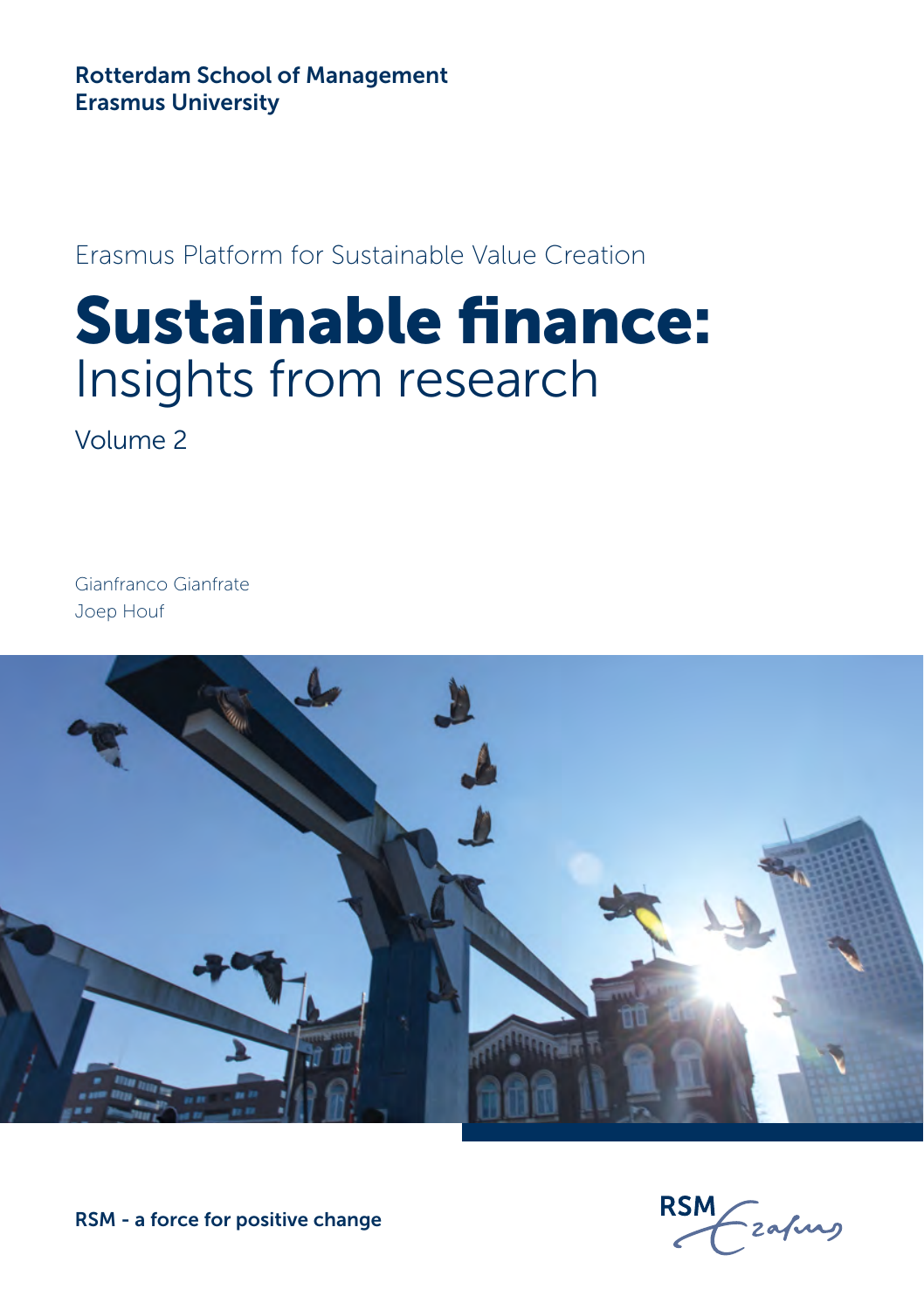Erasmus Platform for Sustainable Value Creation

## Sustainable finance: Insights from research

Volume 2

Gianfranco Gianfrate Joep Houf

Sustainable finance: Insights from research, volume 2 | 1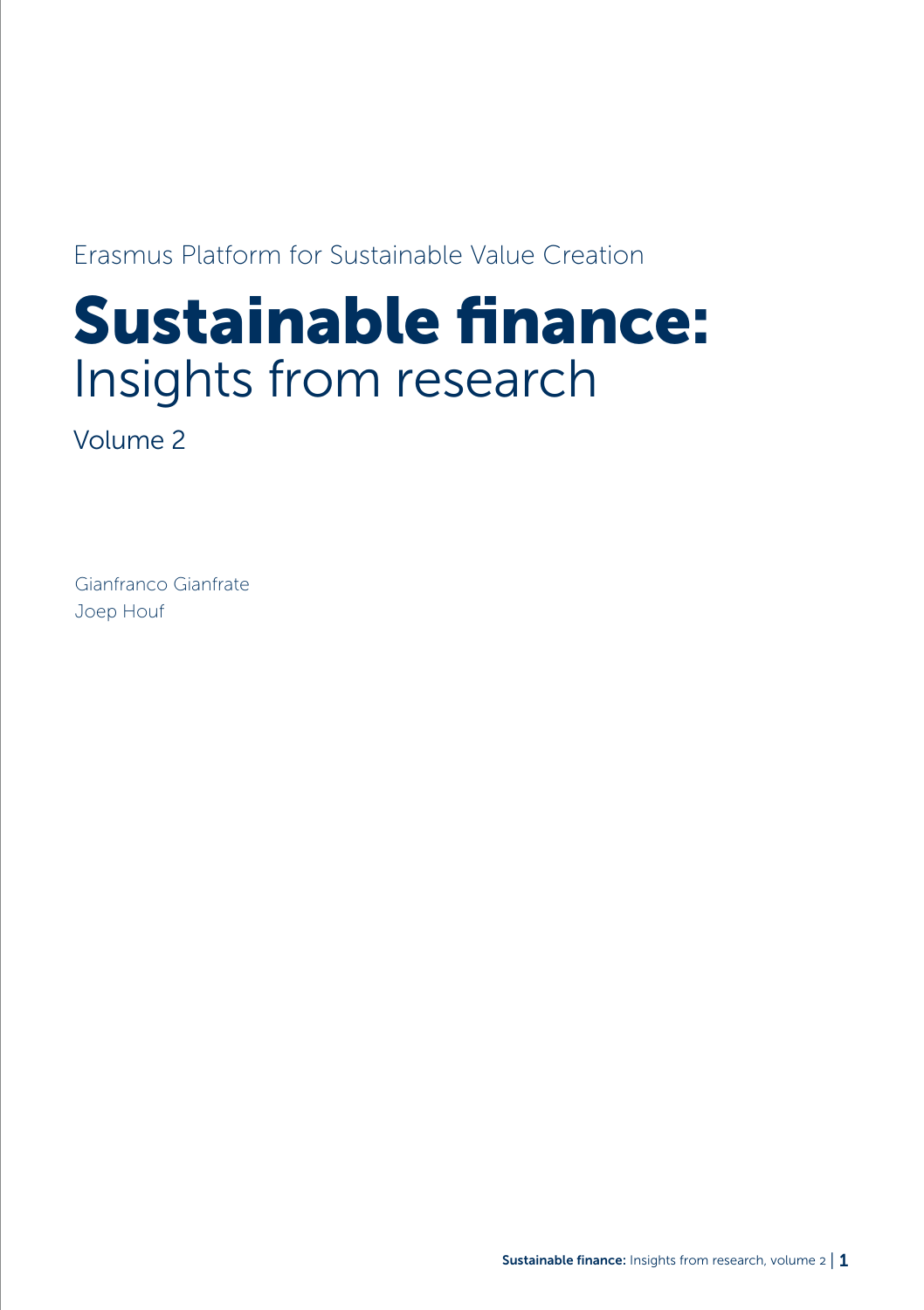## April 2020 Contents



Gianfranco Gianfrate Associate Professor of Finance at EDHEC Business School, Erasmus Platform for Sustainable Value Creation



Joep Houf Research Associate Erasmus Platform for Sustainable Value Creation

| 1. | Research on sustainable finance                          | 04 |
|----|----------------------------------------------------------|----|
| 2. | <b>Introduction</b>                                      | 05 |
| 3. | <b>Relevance for business</b>                            | 06 |
| 4. | Sustainability challenges and finance - useful knowledge | 08 |
| 5. | <b>Supply chain sustainability</b>                       | 09 |
| 6. | <b>Active ownership</b>                                  | 18 |
| 7. | Sustainable development goal contribution                | 25 |
| 8. | <b>Corporate governance and sustainability</b>           | 34 |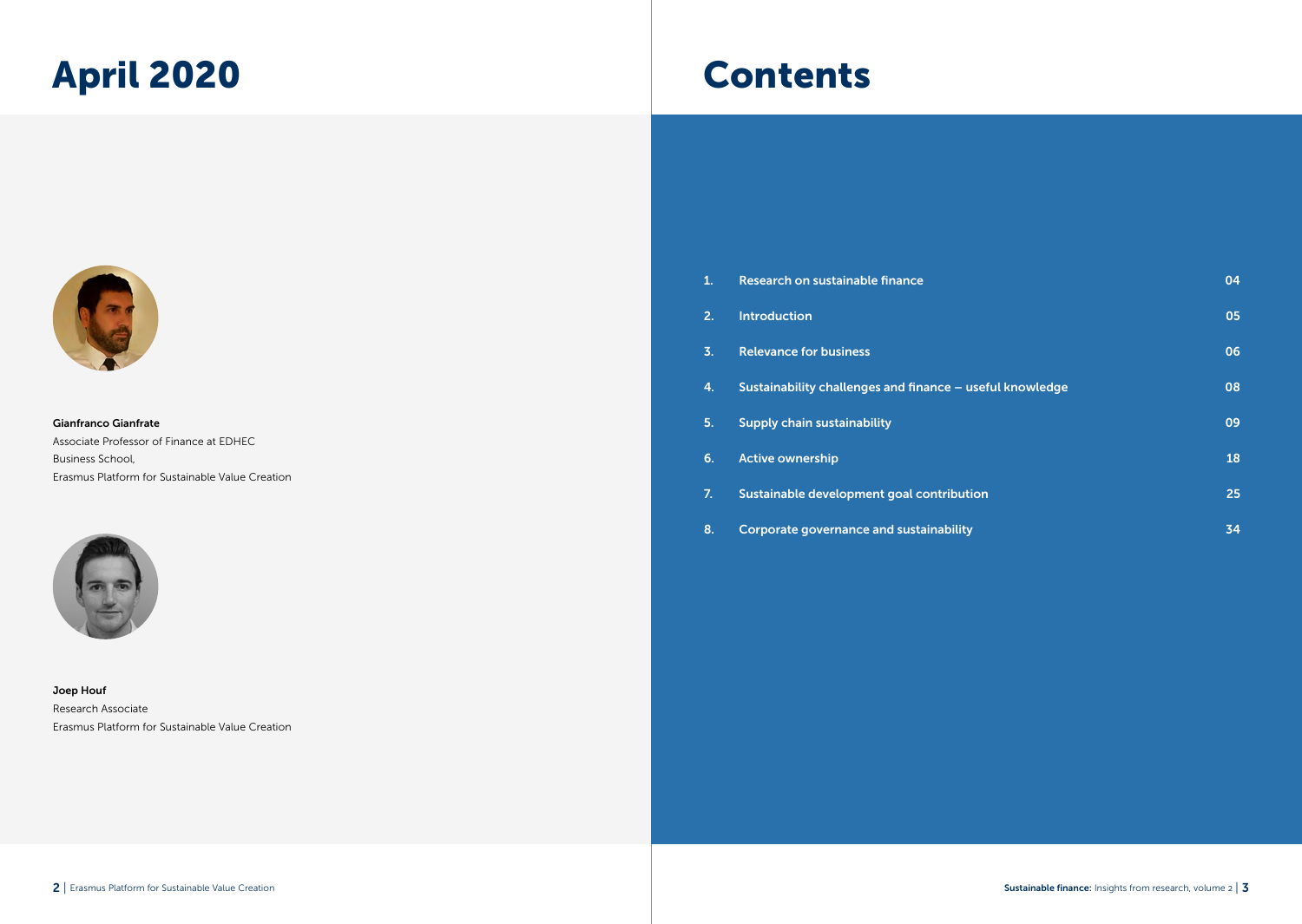### **Research on sustainable L** finance

This is the second edition of a booklet that discusses key sustainable finance research. Five leading papers have been selected and their findings are discussed. All five are academic papers of high scholarly quality with relevant managerial implications. The papers are all positioned at the nexus of sustainability challenges, finance and business strategy.

Last year's edition of this booklet focused on the risks and opportunities posed by climate change on areas such as banking, institutional investing, portfolio returns, real estate and corporate finance. This year's selection covers supply chain sustainability and networks, coordinated engagements, assessing sustainable development goal (SDG) contribution and corporate governance. The review of each article highlights the increasingly prominent role of sustainability challenges in economies and societies.



The world has changed greatly over the course of 2020. The COVID-19 pandemic has a big negative impact, and it is yet uncertain how this crisis will affect our lives in the long run. The IMF speaks of the 'Great Lockdown' and the worst recession since the Great Depression. There are great social concerns: job losses, health insecurities, growing inequalities throuhout global supply chains. At the same time however, we see a bittersweet development: our negative impact on the environment is decreasing.

This crisis is immediate, imminent and unique. Imagining what might happen when severe weather disasters occur or what the effects of climate change will be in the long run, is however not only a matter of reading tea leaves anymore. Ironically, we are now not only dealing with the uncertainties of the next decades to come, we are also dealing with the crude reality of today.

What truly lies at the heart of our public interest and how resilient and adaptive our global system is, will thus be the most important questions for 2020 and for the years to come. The sustainability challenges are an indispensable part of that.

This year's publication showcases some of the most sophisticated (global) sustainability research and explains the relevance for the business world. We present a concise overview of the sustainable finance topics that help to quantify risks, look for effective (new) governance mechanisms and a change of mindset. The topics cover: supply chain sustainability, active ownership, sustainable development goal contribution and corporate governance and sustainability.

The themes highlighted in this book all resonate within the Erasmus Platform for Sustainable Value Creation. Our purpose is to create a place where business and academia can help each other in formulating practical knowledge of sustainable finance. It is a place for generating meaningful insights and a forum for critical dialogues. Part of its mission is to translate scientific information into practical and actionable knowledge for businesses.

I would like to thank our fellow, Professor Gianfranco Gianfrate of EDHEC Business School, for leading this year's overview.



#### Dieuwertje Bosma

Project Manager of the Erasmus Platform for Sustainable Value Creation Rotterdam School of Management, Erasmus University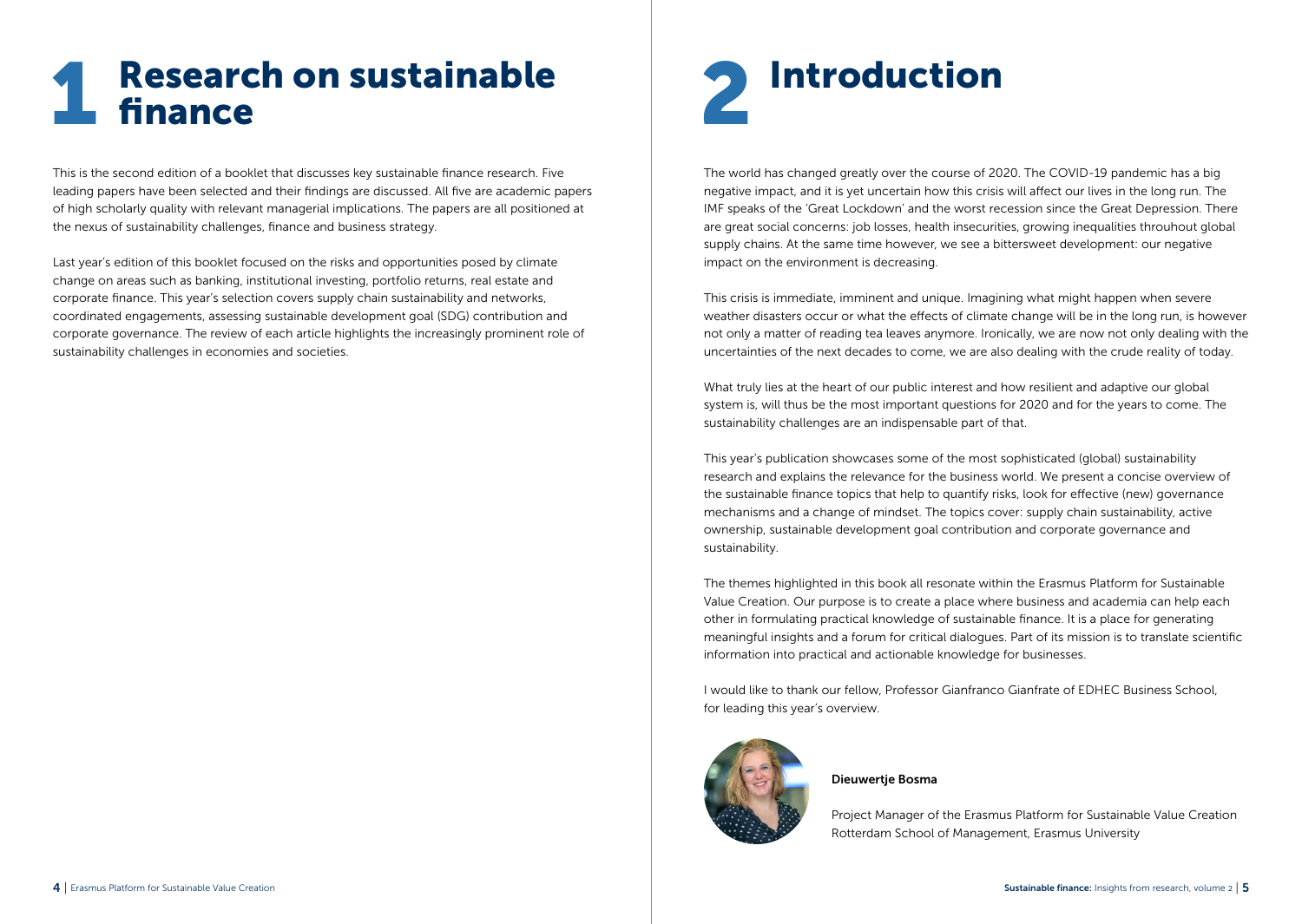

This year's publication dives deeper into supply chain sustainability, effective engagement mechanisms, corporate governance and the SDGs.

#### Supply chain sustainability

While the demand for monitoring suppliers for unethical or irresponsible behaviour has grown, complexity in organisations and supply chains make it increasingly more difficult to do so. Supply chain monitoring poses a huge challenge. Enforcement of regulatio, collective action and additional public inteterest could encourage supply chain sustainability. Although climate change is a widely researched topic, the effects of it in global supply chain networks have not been studied before. Research shows that even companies located in 'climate-safe' zones will be exposed to risks of climate change via their suppliers. Suppliers' revenue and income are both negatively affected by heatwaves and floods, which in turn causes effects further down the supply chain. It is expected that more managers will switch to suppliers with significant lover exposure to climate threads. As it appears, climate change can be force to drive the formation of global supply chain networks.

#### Effective engagement

In the institutional investment world there is currently a surge in coordinated engagements on environmental and social (E&S) issues. Leadership (where there is a lead investor who initiates, monitors and regulates the engagement) appears to be a critical factor in such engagements as success rates are elevated by up to a quarter and subsequent target company performance is significantly improved. In particular, the success rate is high when the lead investor is located in the same country as the target company. The influence of the support investors is also vital for success. When investors have greater assets under management, larger holdings in the targets and high corporate values, success rates are also boosted, particularly when the support investors are foreign. For the maximum effect, coordinated engagements on E&S issues would preferably have a lead investor based in the same country as the target and the lead investor would be supported by influential foreign investors.

#### Corporate governance

Furthermore, research shows that well-established corporate governance mechanisms are prerequisite for the effective monitoring, control and engagement of companies by outside investors (e.g. institutional investors). In particular, contemporary corporate governance mechanisms that focus on changing a company board's mindset by renewing its members seem to be effective and hold a strong relation with the particular company's environmental performance. Renewing board members with female directors in particular appears to drive environmental performance.

#### The UN SDGs

Sustainability rating and ranking agencies often use different definitions and methodologies in their scores which leads to discrepancies and incomparability. The United Nations Sustainable Development Goals (SDGs) potentially offer a solution to these problems by functioning as superordinate guidelines. Building on the premise that companies need to combine improvement on sustainability issues with financial returns, companies need to pick and choose which material SDGs to work towards rather than just selecting them at random. It is preferable for companies to score high in an area that also has a high scope of impact in order to progress towards SDG fulfilment.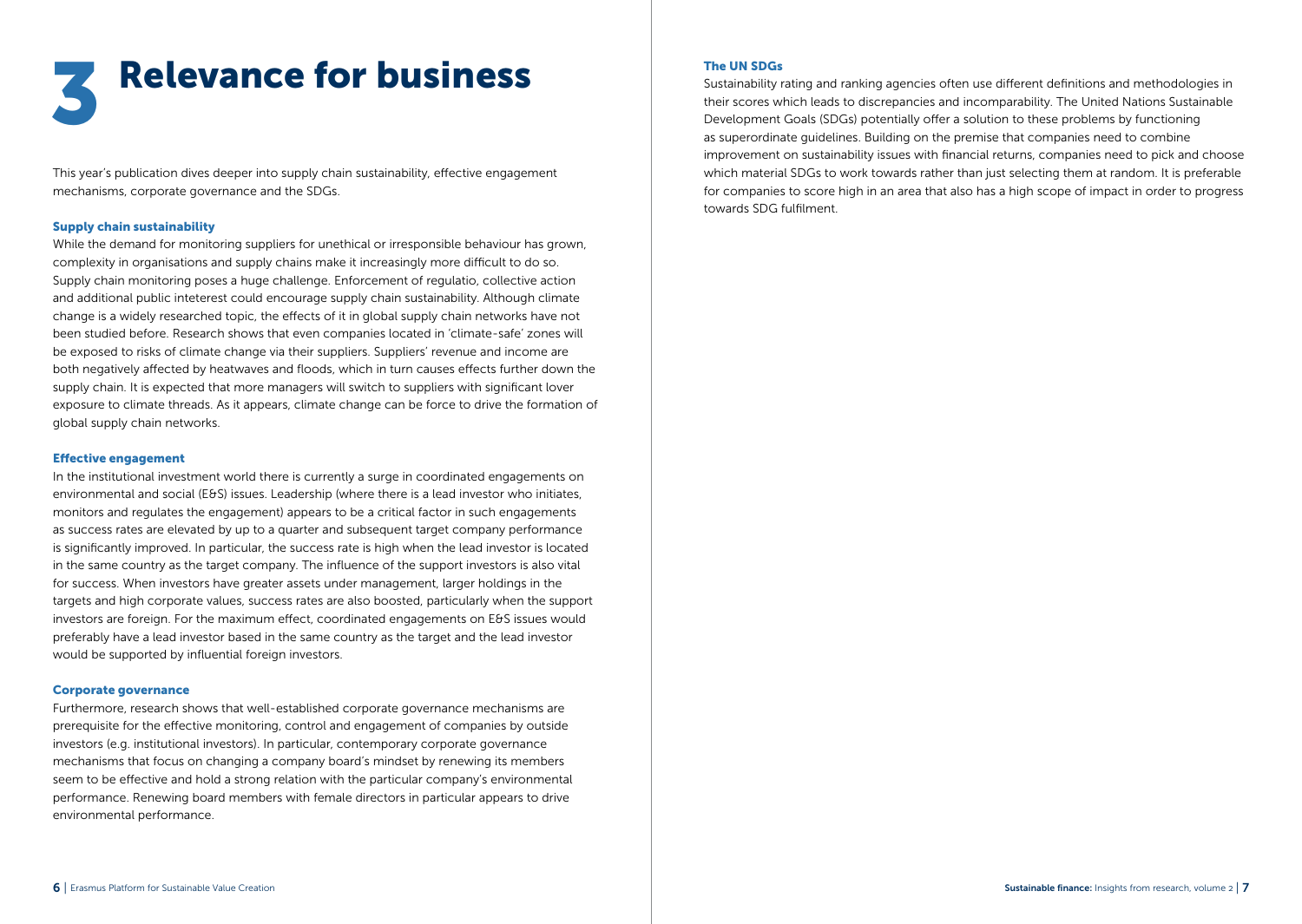## 4 Sustainability challenges and finance – useful knowledge

Economists, finance experts, academics and students in all parts of the world are exploring the impact of sustainability challenges on the financial sector, and vice versa. Enormous amounts of information are released on a daily basis. To keep abreast of all the latest developments and to find a practical use for this research stream, five noteworthy papers have been selected and they are explored and discussed in this research outlet. The aim is to help investors, finance professionals, corporate executives and students to better understand the relationship between sustainability challenges and finance.

#### Themes and papers

#### 1 Supply chain sustainability

Kim, Y.H., & Davis, G.F. (2016). Challenges for Global Supply Chain Sustainability: Evidence from Conflict Minerals Reports. Academy of Management Journal, 59(6), 1896-1916.

Pankratz, N.M., & Schiller, C.M. (2019, October 25). Climate Change and Adaptation in Global Supply-Chain Networks. Available at SSRN: https://ssrn.com/abstract=3475416.

#### 2 Active ownership

Dimson, E., Karakaş, O., & Li, X. (2019, October 29). Coordinated Engagements. Available at SSRN: https://ssrn.com/abstract=3209072.

#### 3 Sustainable development goal contribution

Consolandi, C., Phadke, H., Hawley, J., & Eccles, R.G. (2018, November 2). Material ESG Outcomes and SDG Externalities: Evaluating the Health Care Sector's Contribution to the SDGs. Available at SSRN: https://ssrn.com/abstract=3277421.

#### 4 Corporate governance and sustainability

Dyck, I.A., Lins, K.V., Roth, L. Towner, M., & Wagner, H.F. (2019, September 18). Renewable Governance: Good for the Environment?

# 5 Supply chain sustainability

Challenges for global supply chain sustainability: evidence from conflict minerals reports Y.H. Kim & G.F. Davis

#### Relevance for businesses and business schools

The disintegration of supply chains in recent decades has reduced a company's ability to monitor and control its suppliers. Yet the demand for monitoring suppliers for unethical or irresponsible behaviour has grown due to regulations and stakeholder pressure. The extent to which companies actually investigate their complete supply chain can be driven by both their ability and their motivation to retrieve information. When considering whether SEC (U.S. Securities and Exchange Commission) filing companies consume conflict minerals, it is found that about 80% of the companies in the sample admitted that they were unable to determine their products' origins and only 1% of the companies were able to state with reasonable certainty that their products were conflict-free. Organisational complexity (in terms of international diversification) and supply chain complexity (in terms of number of suppliers) both make supply chain investigation significantly more difficult. Hence, it seems that supply chain monitoring poses a huge challenge. Enforcement of regulation, collective action and additional public interest could help to encourage supply chain sustainability.

#### Global supply chains and the responsibility paradox

In the 20th century corporations were mainly vertically integrated. The production and sales processes were largely performed in-house and relatively close by. Companies often acquired suppliers and distribution channels and carried most of the responsibility for the products they sold. In recent decades, however, vertical integration has been replaced by disaggregated global supply chains across many industries (e.g. Nike shoes, Apple phones and Hewlett-Packard laptops). Low-cost shipping, improved information and communication technology, and trade liberalisation have enabled this transition allowing companies to reduce production costs and boost profits. However, this has also meant that companies have lost their ability to monitor and control critical processes, including labour practices and the sourcing of supplies. Dispersed supply chains can complicate the identification of who made what and make implementing sustainability policies problematic. For example, over 50% of an average company's carbon emissions comes from its supply chain rather than from within its own boundaries.

While on the one hand these companies are becoming more disaggregated, they are at the same time being called upon to be more accountable for the practices of their suppliers, and even the actions of the states/countries in which these suppliers operate. The increasing demand for corporate social responsibility and accountability combined with the shrinking ability to deliver and control good practices reflects a responsibility paradox for corporate supply chains.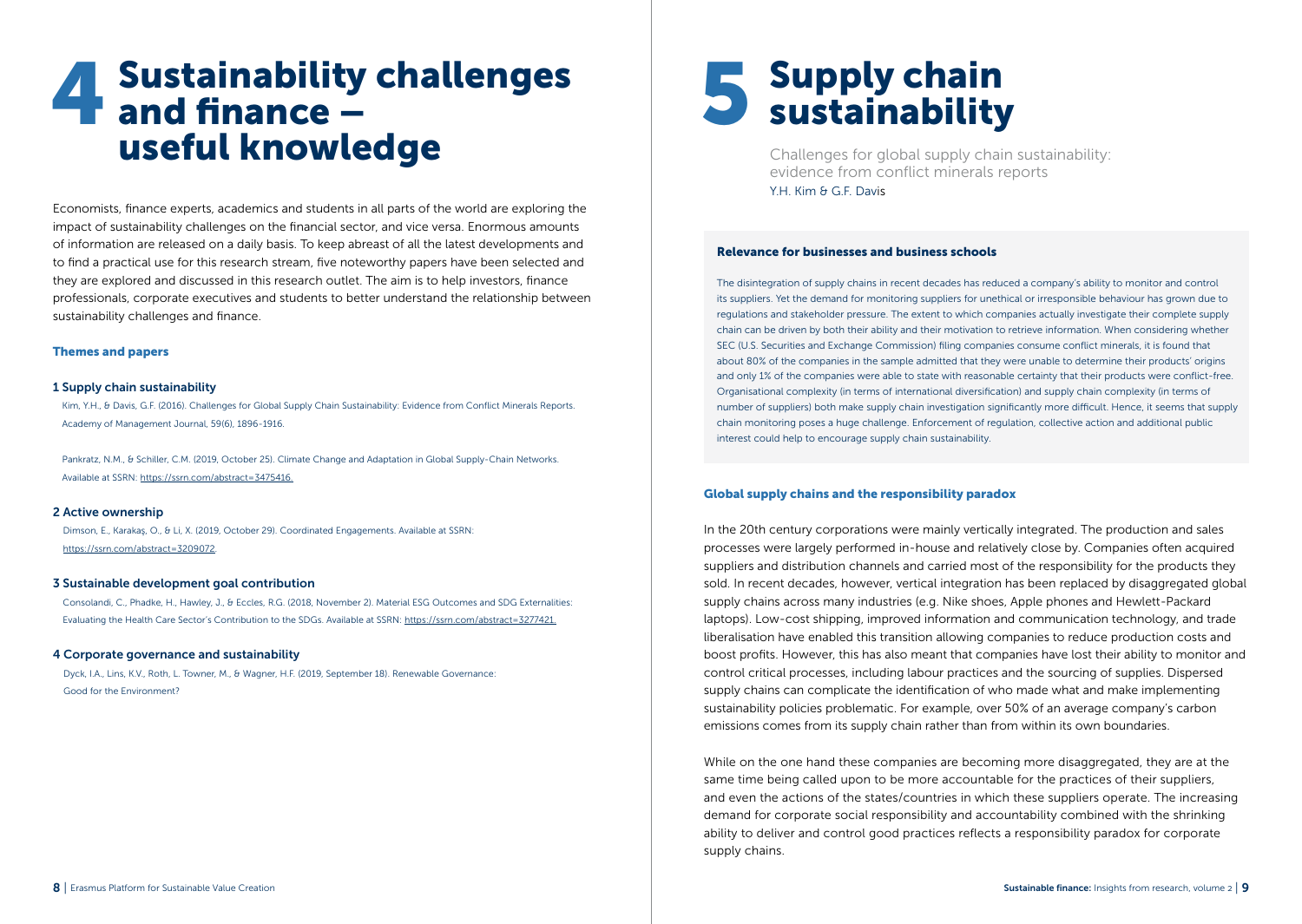#### Legal mandates, conflict minerals and the Dodd-Frank Act

Voluntary social reporting without regulatory oversight and enforcement can become a ritualistic practice that often fails to meaningfully change a company's behaviour and this makes it difficult to determine which factors impact a company's ability to monitor and control its supply chain and vouch for it (e.g. state with confidence that it is conflict-free). Therefore, a growing body of research has taken advantage of regulatory interventions, rather than voluntary actions, to see which factors are associated with achieving sustainability and accountability. Legal mandates should, in principle, provide a surer path to supply chain accountability. One such regulatory intervention was the implementation of Section 1502 of the Dodd-Frank Wall Street Reform and Consumer Protection Act, a ruling that required new disclosure and reporting by companies for 'conflict minerals' (3TG minerals - tantalum, tin, tungsten and gold) which originated in the Democratic Republic of Congo (DRC) and its adjoining countries. There were concerns that the use of conflict minerals might be financing armed groups in the DRC region. The act ensures that every SEC filing company which deems such minerals to be (1) necessary to the functionality or production of a product manufactured or (2) contracted to be manufactured by the company, must conduct a reasonable investigation into whether the company's products are clear of the use of conflict minerals.

If companies know that the minerals originated in the countries covered by the act or are from scrap or recycled sources, or if they have no reason to believe the opposite, they must disclose this information on a special disclosure form. Otherwise, they must conduct due diligence on the source and chain of custody of their conflict minerals and share the results. Companies were given the option to declare their lack of determinative knowledge for a temporary two-year period (four years for smaller reporting companies) if they were unable to determine whether their products contained conflict minerals during this period. Hence, there is a clear distinction between companies that were able to vouch for their supply chain during this two-year period and companies that were unable to declare whether their products were clean or not. This distinction is exploited to find out what drives a company's ability to monitor its supply chain.

#### Organisational factors behind supply chain visibility

Supply chain visibility is required in order to be able to vouch for suppliers. Higher visibility comes with a company's ability and motivation to survey the right people at the right organisation. Several factors may influence a company's ability to retrieve trustworthy and useful information.

**Organisational complexity** is one such factor. Large companies often have diversified revenue streams and operate throughout multiple divisions. Having several divisions frequently complicates supply chain visibility as many decisions are taken at divisional level, for instance who the supplier is. Different types of diversification are recognised (related, unrelated and international) and they each have different effects. Unrelated (i.e. different industries) and international diversification, in particular, should lead to less supply chain visibility.

**Supply chain complexity** is related to the amount of operational load in terms of monitoring and managing supply chain networks. It is a function of the number of suppliers, differentiation among suppliers and the level of interrelationship between suppliers. Having a large number of suppliers increases monitoring costs and complicates a company's ability to investigate the complete supply chain. Complex supply chains also have a higher change of loss, omission or corruption of information and tend to show obscure buyer-supplier relations. Hence, companies with complex supply chains could be less effective in investigating their supply chain.

**Power over suppliers** refers to the importance of the buyer to the supplier in terms of revenue share or switching costs. With more power comes more favourable terms and more control over the supplier's decision-making. Moreover, the supplier may put in additional effort in order to conform to their buyer's requests, including sharing of information. Therefore, having more power over suppliers gives a company leverage to escalate inquiries, leading to higher efficiency in determining supply chain sustainability.

**Company visibility** is also able to influence the level of supply chain opacity. Companies with high visibility receive higher levels of public attention and are, thus, subject to greater levels of external pressures and demands. Not meeting such demands can lead to detrimental results and bad publicity. Hence, companies with higher visibility are expected to put more effort into investigating their supply chain and determining the level of responsible behaviour.

**Corporate reputation** is another factor. Public recognition and social approval of an organisation, as well as perceptions about its quality, may function similarly to company visibility in that highly reputed companies put in more effort to meet their stakeholder's expectations. While corporate reputation can also function as a buffer and help companies receive the benefit of the doubt, companies are expected to be more concerned with upholding or building a good and strong reputation. Hence, companies that have or seek a good reputation are more effective in determining whether their products are clean.

Voluntary corporate social responsibility (CSR) participation is the final factor expected to positively influence a company's ability and motivation to investigate their supply chain. Although there are several reasons why companies may engage in voluntary sustainability programs (e.g. to improve brand image, to reach socially concerned customers, intrinsic motivation), these programs often have lasting effects on the way in which the company operates and makes decisions. Besides, if a company's positive image is tarnished, they are penalised more harshly than had they not had such a reputation. This should motivate companies active in CSR programs to also look into their supply chain to avoid being involved in scandals. Hence, companies that are voluntarily participating in sustainability-related programs are more effective in determining the level of sustainability in their supply chain.

#### Lessons from conflict minerals

These six factors are explored by Kim and Davis (2016) in the conflict minerals setting following the introduction of the Dodd-Frank Act. These results may give insights into the general supply chain dynamics of different industry groups.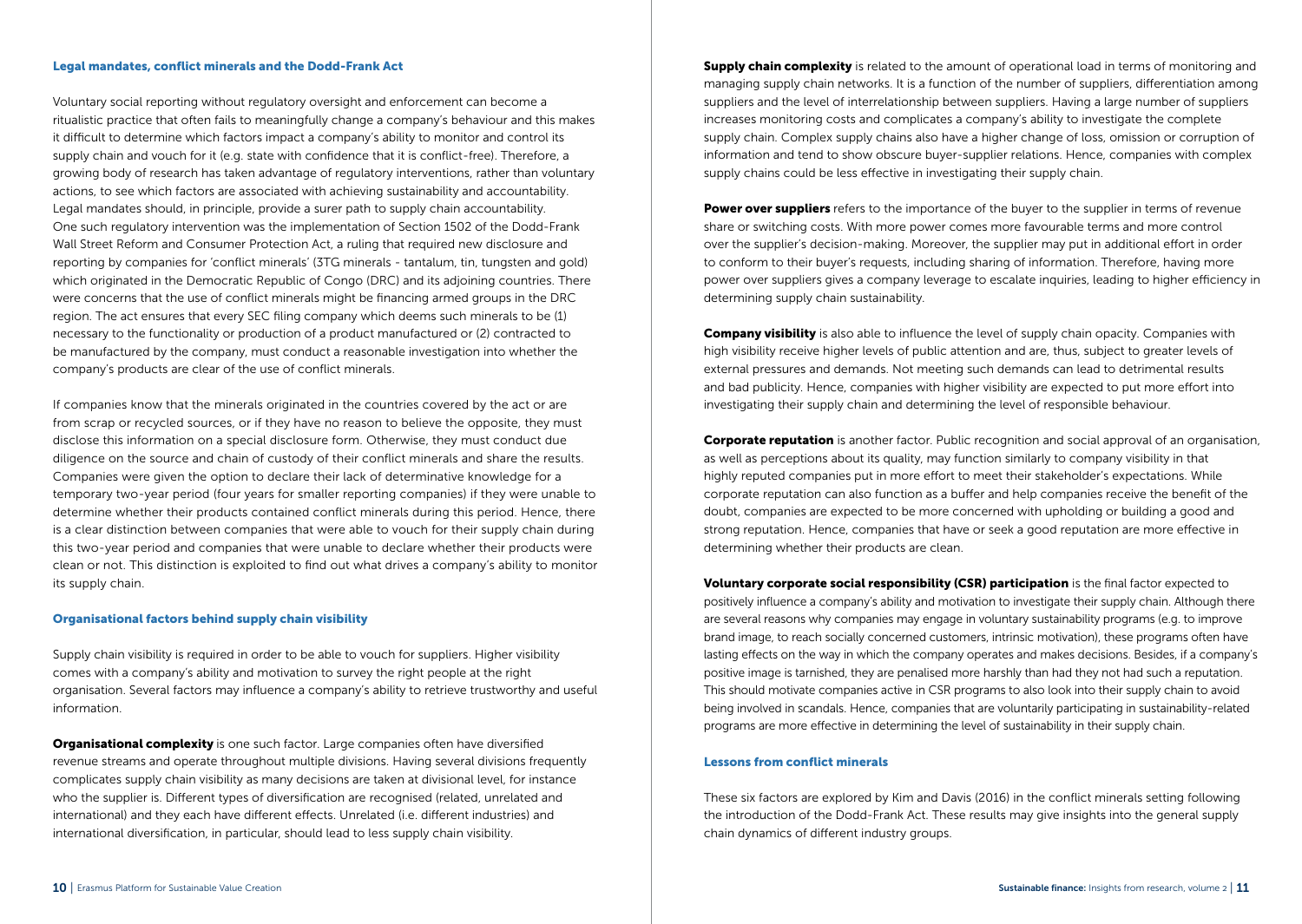Perhaps the most striking finding by Kim and Davis (2016) is that nearly eight out of ten of the companies studied were unable to determine the country of origin of the 3TG minerals in 2014 and 2015. The lion's share of the remaining companies stated that they had no reason to believe that their products included 3TG minerals from the Congo area. However, only 1% of all form submitters declared their products to be conflict-free with certainty beyond reasonable doubt. In some industries this percentage was higher. For example, in the primary metals industry a larger share of submitters were able to declare conflict-free minerals, arguably as a result of having direct access and complete control over smelters and refineries. However, even in such 'direct' industries the number of companies that were able to vouch for their supply chain remained low. There were also geographical differences between US companies and foreign companies. To elaborate, EU and other non-US companies were 22% less likely to admit they were unable to verify the origins of their products compared to US-based companies. This difference may stem from a company's regulatory environment. European companies, for instance, already have to remove toxic minerals from electronic products so they should be better at eradicating conflict minerals as well.

To find out which factors determined whether companies were able to declare that their products were conflict-free or whether they were unable to trace back their supplies, Kim and Davis (2016) ran an empirical test. The six hypothesised factors basically fall into two categories: ability (i.e. a company's ability to verify whether products are conflict-free) and motivation (i.e. a company's incentive to trace back its supplies). A company's ability is determined by the complexity of its organisational structure, the complexity of the supply chain and the power it has over its suppliers. A company's motivation is influenced, among other things, by the level of visibility, the company's reputation and whether it engages in voluntary sustainability programs. Organisational complexity is divided into three groups: related, unrelated and international diversification. Neither related nor unrelated diversification seems to have a significant impact on a company's ability to vouch for its supply chain. International diversification, on the other hand, seems to make verifying the origins of the company's product/s significantly harder. Companies with more foreign subsidiaries (+1 standard deviation; circa 18 countries) were 29% less likely to believe that their products were conflict-free when compared to companies with an average country scope (circa five countries).

Two measures of supply chain complexity are investigated: the number of suppliers and the differentiation among suppliers. However, only the former is found to have significant influence. Compared to companies with an average number of suppliers (circa 10 suppliers), companies with a high number of suppliers (+1 standard deviation; circa 49 suppliers) were about 19% less likely to declare that their products were conflict-free. Large supply chains thus seem to complicate product origin verification.

Power over suppliers is found to have no effect on supply chain investigation. One possible reason for the lack of support for this theory pertains to where the biggest challenge of visualising the entire supply chain already lies: not with first-tier suppliers, but with indirect ones. When companies are multiple tiers removed from the origin of materials, supply chain investigation potentially has little to do with whether the company has the control and ability to monitor direct suppliers.

With regards to the motivation hypotheses, there is no support that company visibility, as measured by the level of media attention, has a significant impact. A company's reputation, however, has a positive and significant effect, but only when the main effect of supply chain complexity is accounted for. This indicates that for companies with the same level of supply chain complexity, highly reputed companies are more likely to be able to verify product origins. Nevertheless, reputation can also be viewed as a burden since highly reputed companies experience more pressure to look into their supply chain. There also seems to be a lack of support for the positive link between voluntary sustainability programs and vouching for the supply chain.

Table 1: The effects of organisational factors on supply chain visibility

|                   | <b>Factor</b>                 | <b>Comment</b>                                   | <b>Effect</b> |
|-------------------|-------------------------------|--------------------------------------------------|---------------|
|                   | Organisational complexity     | International diversification                    |               |
| <b>Ability</b>    | Supply chain complexity       | Number of suppliers                              |               |
|                   | Power over suppliers          | No significant effect                            | $+/-$         |
|                   | <b>Visibility</b>             | No significant effect                            | $+/-$         |
| <b>Motivation</b> | Reputation                    | Only when accounting for supply chain complexity | $\ddot{}$     |
|                   | <b>Voluntary CSR programs</b> | No significant effect                            | $+/-$         |

#### Improvement of supply chain sustainability

The research shows that companies that have a complex structure, both internally and externally, often do not have the ability to investigate and verify where their raw materials originate. Even large and visible companies, as well as those that engage voluntarily in sustainability programs, have been no better at determining whether their products involve the use of conflict minerals. The most imminent challenges regarding conflict minerals is the lack of ability to gather information, rather than the enforcement or negotiation of changes in supply chain networks. Three suggestions may help to solve the problem of supply chain opacity.

**Enforcement of regulations** can help overcome problematic supply chain investigations. Currently, most sustainability programs are voluntary or do not entail any sanctions. For instance, the Dodd-Frank Act does not prohibit the use of 3TG minerals; it calls for the tracing of the minerals. Such lack of enforcement leads to a failure to make meaningful changes within companies.

**Collective efforts** can reduce the costs of supply chain investigation. The investigation of complete supply chains requires substantial resources and commitment. Collectively, companies spend USD 709 million and six million staff hours preparing conflict mineral reports. Cooperation among companies can help reduce costs and improve material verification. Open source methods (i.e. sharing methods for verifying whether a product contains conflict minerals) and industry-certified sources can save huge amounts of money and lower the barrier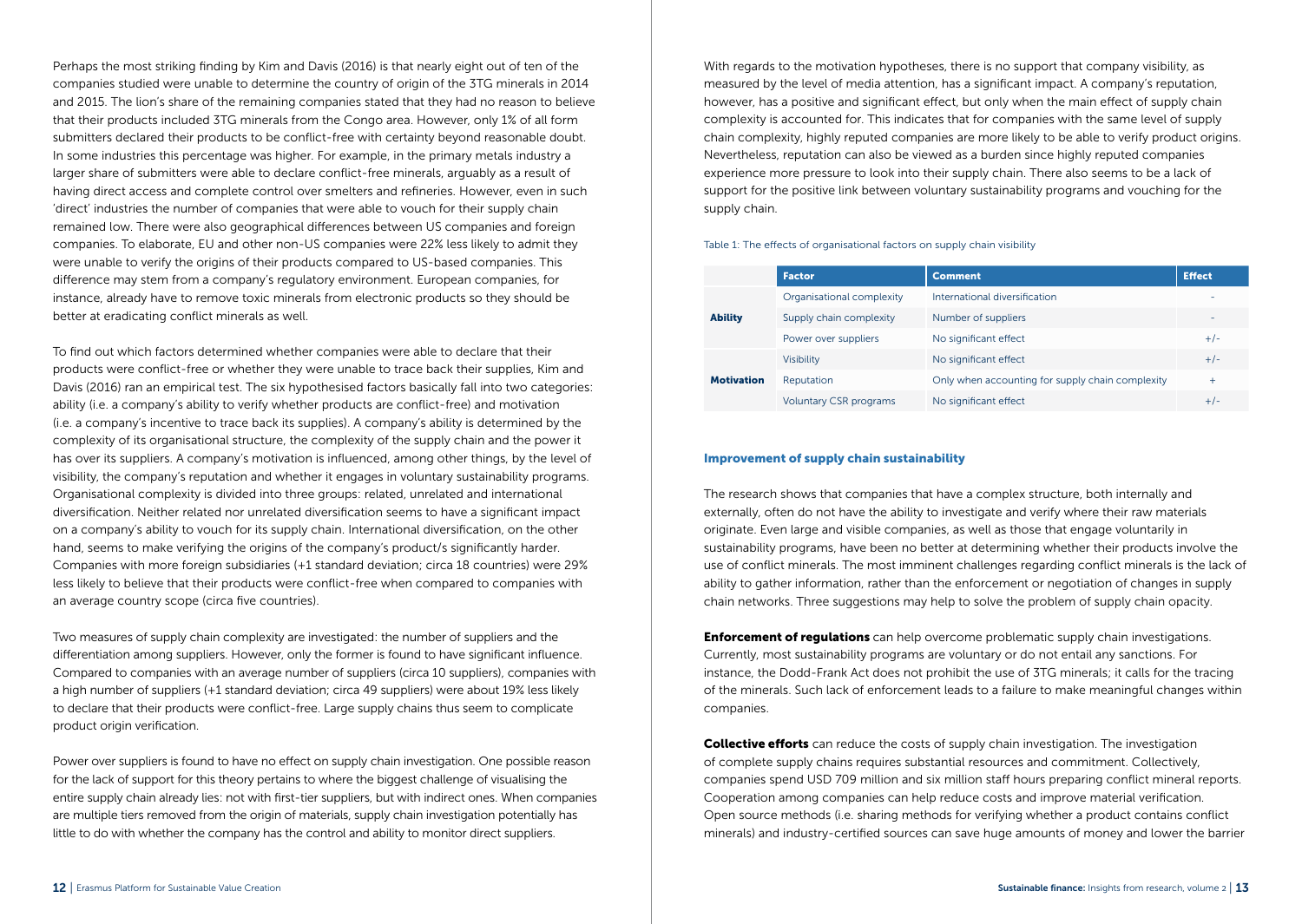to thorough supply chain investigation. One example of a collective effort is the collaboration between ASML, Thermo Fisher Scientific and Philips to determine an effective and unequivocal approach to 3TG mineral investigation.

**Public interest** is the third pillar that may improve supply chain analysis. If there is more public interest in a company's supply chain, the pressure on the company will grow. Moreover, investors should also be concerned about the company's supply chain considering the significant downside risk should any scandal or calamity occur. Hence, Kim and Davis (2016) expect that as supply chain investigation draws more attention, the ability to vouch for the supply chain will lead to more material benefits in the future.

#### Climate change and adaptation in global supply chain networks N.M. Pankratz & C.M Schiller

#### Relevance for businesses and business schools

The effects of climate change (proxied with climate shocks) have been researched in many different settings, for instance company profitability, housing prices, stock returns, financial markets and capital structure. Remarkably, the effects of climate change on global supply chain networks have not been studied before, even though this channel exposes companies located in 'climate-safe' zones to the risks of climate change via their suppliers. Suppliers' revenue and income are both negatively affected by heatwaves and floods, and these effects are propagated down the supply chain causing the financial performance of buyer companies to also be negatively affected by the climate risk exposure of their suppliers. Managers seem to recognise this risk and are 3.7 percentage points more likely to terminate a supplier relationship if the realised number of floods exceeds the expected number. For heatwaves the corresponding figure is 1.0. If the relationship is indeed terminated, managers then switch to a supplier that has a significantly lower exposure to such climate threats. On average, replacement suppliers experience 0.83 fewer heatwaves and 0.03 fewer floods than terminated suppliers over the duration of the relationship with the buyer. Hence, climate change is able to drive the formation of global supply chain networks.

#### Climate change adaptation

In an age in which the detrimental effects of climate change are becoming more and more apparent - take, for instance, heatwaves, forest fires and catastrophic floods - academic literature has broadly documented the adverse effects to society and economic activity. Managers and investors are increasingly looking for ways to reduce their exposure to climate change by adapting their operations and investments. However, much less is known about the effects of climate change on supply chain networks even though modern supply chains often move through those parts of the world that are most vulnerable to climate impact. Companies might thus be indirectly exposed to climate change via their suppliers or even their customers. Hence, adapting to climate change seems like a complex task. This risk has not gone unnoticed: over 50% of CEOs acknowledged climate risks in their global supply chain as a primary concern

in a survey by PwC (2015). So, the question remains as to the extent to which companies are exposed to climate change via their supply chain, and also as to how supply chain organisations should respond to this potential threat.

#### Heatwaves and floods

Pankratz and Schiller (2019) investigate the performance effects on companies related to the effects of climate change (i.e. extreme weather events) on supplier companies around the world. They compile a data set consisting of global supply chain relations (limited to US-based buyer companies), company financial performance and data from local climate exposure. The latter focuses on two types of climate change related shock: extreme heatwaves and flooding incidents. The main reason for focusing on these is that heatwaves and floods are regionally concentrated events, allowing for exploitation of climate data and the resulting geographic variation in climate exposure. Moreover, there is agreement in scientific research that heatwaves and floods are expected to become significantly more frequent and severe in the coming years, making these events a particularly important subject of study for assessing the future economic costs of climate change.

Heatwaves are collected by company location and follow the definition of the US National Weather Service: "spells of three or more days with daily maximum temperatures over 30 degrees Celsius". In general, it is found that buyer companies (i.e. companies that buy from suppliers and sell to customers) have a 29.8% chance of being affected by a heatwave quarterly. For supplier companies this percentage lies at 36.0%. On average, heatwaves last 24.2 days for buyer companies and 23.8 days for supplier companies. Temperatures, however, seem relatively comparable with an average temperature of 18.6 degrees Celsius for buyer companies and 18.5 degrees Celsius for supplier companies. Flood data are collected on a quarterly basis via the Dartmouth Flood Observatory. On average, buyer companies experience floods in 6.1% of all company-quarters, while supplier companies experience floods 6.0% of that time. The average number of casualties is 30.8 for buyers and 26.7 for suppliers, given a flood event of a substantial magnitude.

#### Suppliers' direct exposure to climate shocks

To determine the effects of supply chain exposure to climate change (shocks), first a relation between climate shocks and supplier companies needs to be established. As such, Pankratz and Schiller (2019) estimate the medium-term effects of heatwaves and floods on a supplier's turnover and profitability. A reduction in turnover of 3.9% and a reduction in operating income of 9.7% relative to the sample median is documented, conditional on the occurrence of a heatwave during one of the three previous company-quarters. Flooding incidents lead to decreases of 3.9% in turnover and 10.2% in operating income. However, these effects only become apparent when considering more than only the contemporaneous quarter (i.e. there are lagged effects of climate shocks). This complicates the investor's understanding of the link between climate shocks and company performance, possibly explaining the underreaction to a company's exposure to extreme weather events.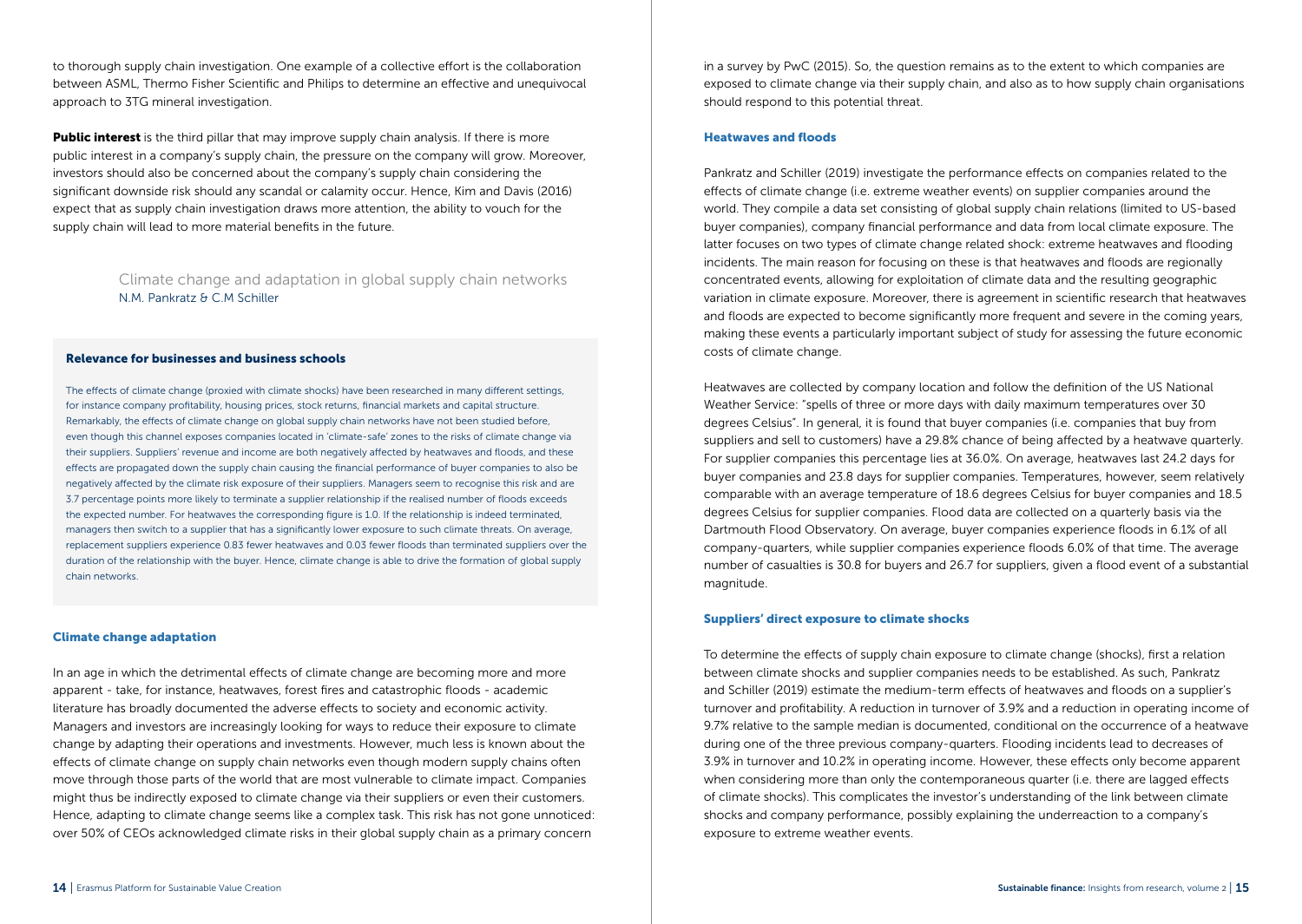#### Supply chain exposure to climate shocks

It is important to know whether large companies which are not necessarily themselves based in climate-vulnerable geographical areas can still be impacted by climate risk exposure via their supplier network. Given the significant impact of extreme weather events on a supplier's financial performance, a downstream propagation along supply chain links is possible. However, the implications of climate shocks to buyer companies do not necessarily need to be the same as they are for suppliers. On the one hand, buyer companies could be unaffected by shocks because suppliers cannot pass their incurred costs downstream. On the other hand, buyers could include climate factors in their contingency management, enabling them to switch suppliers without incurring large costs if a specific supplier is hit by a heatwave or flood. In both scenarios, the shock would not propagate down the supply chain and buyer companies would not be negatively affected by such climate shocks.

Alternatively, climate shocks could cause supply chain glitches and lower production output at the supplier and, consequently, the buyer company level, particularly if the supplies have a high level of customisation. If climate shocks to suppliers cause distortions they can be costly and a negative relation between buyer financial performance and supplier exposure to climate risk would be a reasonable expectation.

To ensure accuracy in the analysis, suppliers and buyers located in a radius of 500 kilometres from one another are excluded. As such, buyer and supplier companies are not hit by the same climate shock. The results indicate that following the occurrence of a heatwave in a given quarter at a single (top 10) supplier, the buyer company's revenue decreases by 0.2% relative to the sample median. The consequences of floods to buyers are economically larger with a reduction in revenue and operating income of 1.8% and 2.2% respectively. These effects last for up to four quarters after the disaster. Such numbers indicate that climate change related shocks can propagate down the supply chain. Companies located in 'climate-safe' parts of the world can still be affected by climate change if their supply chains span the world.

#### Supply chain adaptation

Supplier climate shocks are found to negatively affect a supplier's own performance which is, consequently, propagated downstream along the supply chain eventually impacting the buyer's financial performance. This could provide a reason for managers to actively monitor the climate change related risks of their suppliers and to act if threatening levels are reached. For instance, managers could terminate supplier relations and choose alternative suppliers.

In general, it has been found that if realised climate risk exceeds expected (or anticipated) climate exposure, there is an increased chance of the supplier-buyer relationship being terminated. These results suggest that increases in flood exposure increase the probability of a supply chain relationship being ended by 3.7 percentage points on average. Heatwaves have a similar impact but on a smaller economical scale (1.0 percentage points). To put this in perspective, the unconditional expectation of a terminated supply chain relationship is 15.1% in any given year. Another interesting finding is that when Pankratz and Schiller (2019) consider only the occurrence of climate shocks, rather than measuring whether realised climate shocks exceeded expected climate shocks, a much smaller and statistically insignificant impact on the likelihood of supply chain relation termination is documented. This shows that managers are indeed taking climate risk into consideration when entering into supply chain relations.

Managers terminating supplier relationships do not necessarily have to understand the link between climate risk exposure and financial performance as the reason for terminating a relationship. Possibly, these managers only observe the adverse financial effects of direct or indirect climate shocks without considering climate risk as an underlying driver of financial performance effects. If managers are aware, however, it is reasonable to assume that the new supplier would have a significantly lower climate risk exposure than its old counterpart. Research shows that replacement suppliers have, on average, 0.83 fewer heatwaves and 0.03 fewer floods than terminated suppliers, measured over the duration of the relationship with the terminated supplier. This suggests that managers do indeed respond to climate change exposure in their supply chain network by switching from high-risk to low-risk suppliers. Hence, climate change can drive the formation of global production networks.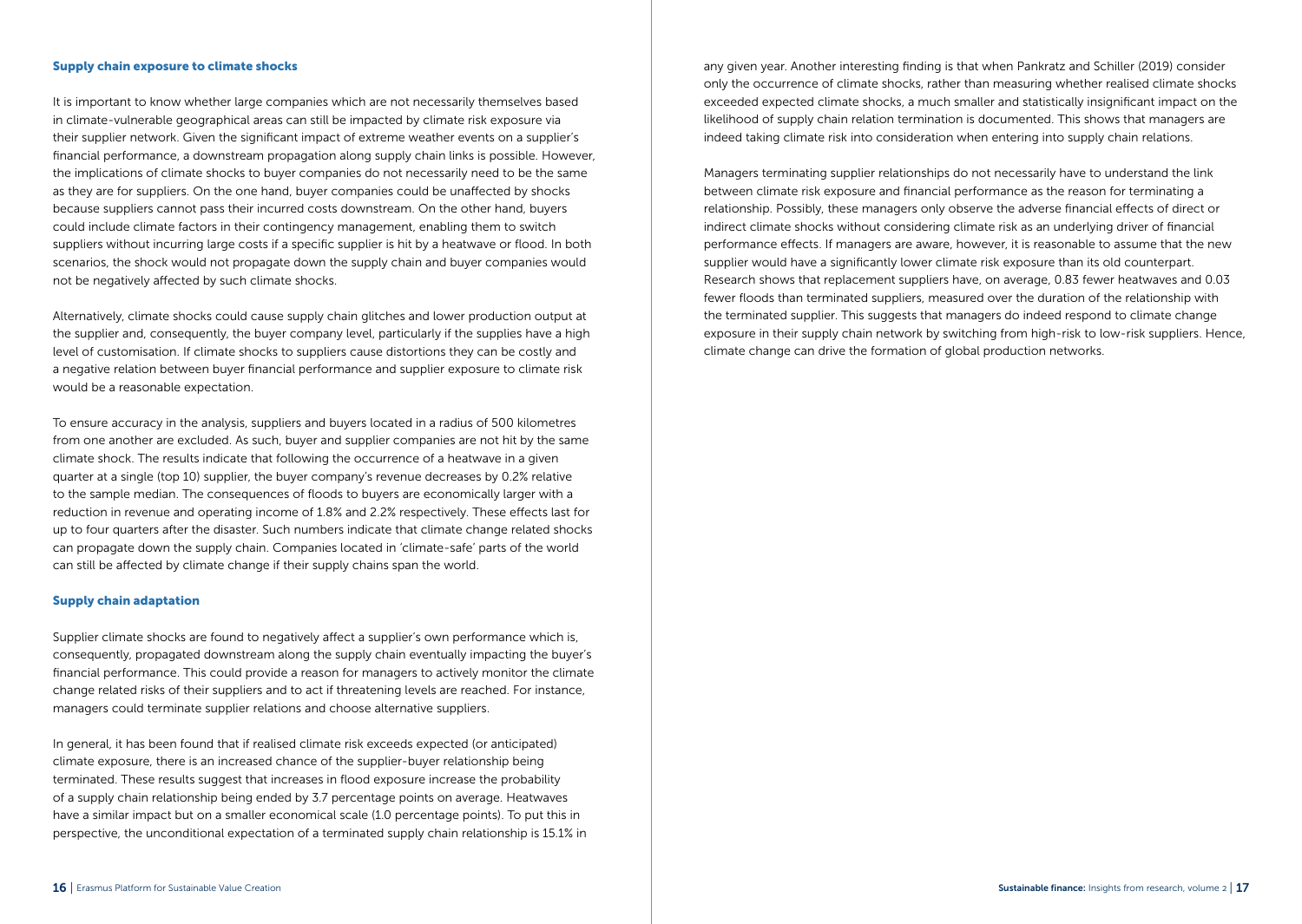

#### Relevance for businesses and business schools

In the institutional investment world there is currently a surge in coordinated engagements on environmental and social (E&S) issues. Leadership (where there is a lead investor who initiates, monitors and regulates the engagement while sacrificing significant costs and resources) appears to be a critical factor in such engagements as success rates are elevated by up to a quarter and subsequent target company performance is significantly improved. In particular, the success rate is high when the lead investor is located in the same country as the target company. The influence of the support investors is also vital for success. When investors have greater assets under management, larger holdings in the targets and high corporate values, success rates are also boosted, particularly when the support investors are foreign. Hence, for maximum effect, coordinated engagements on E&S issues would preferably have a lead investor based in the same country as the target and the lead investor would be supported by influential foreign investors. Investors are most likely to lead when their stakes in the target are high and the target is located domestically. If engagements lead to success, this may also lead to increased stock returns (if the engagement has a lead investor) and improved sales and profitability in the medium to long term. Organising such engagements through a third-party platform (such as the PRI Collaboration Platform) can significantly reduce the costs associated with engagement. Moreover, it can alleviate the free-rider problem which poses a huge barrier to active ownership.

#### Collaborative and coordinated engagements

Shareholders can influence management through various channels, for instance at annual general meetings or other direct meetings. If shareholders engage with companies on a certain topic, they exercise their 'voice'. Large shareholders usually have a louder voice as they have more power to steer company direction. Although the results of engagement by one shareholder with limited voice may be negligible, collectively shareholders can be quite intimidating for company management.

There are several benefits to collaborative engagements as opposed to single shareholder engagements. First and foremost, resources and influence are pooled; active investors can achieve greater success via greater voting power and an amplified voice. Secondly, efficiency is improved by borrowing expertise from group members who are more knowledgeable about an issue or target company, and by sharing research costs. This is especially advantageous for smaller investors who are too resource-constrained to afford an in-house engagement team. Thirdly, collaborative engagements facilitate risk-sharing among active owners. For instance, an active owner may be reluctant to engage a target company on a solo basis due to the risk of impairing existing business relations. Engaging as part of a larger coalition may enable active owners to share this risk.

Collaborative engagements also face some challenges. The first challenge is the free-rider problem: the costs may be borne by a small group of committed and resourceful investors while the benefits are shared by all coalition partners. A second challenge arises when considering the difficult and time-consuming nature of collaborative engagements. Investors may have different objectives and interests making it harder to reach agreement and the resulting delay may reduce the effectiveness of the engagement for time-sensitive issues. Finally, potential regulatory barriers in certain markets could dissuade investors from behaving as a concerted party.

There are several collaboration platforms that help to exploit the benefits and overcome the challenges of collaborative engagements, the most well-known being the PRI Collaboration Platform. Collaboration platforms act as a third party for initiating and coordinating engagements. Close cooperation between the platform and its signatories and local authorities may clarify ambiguity concerning regulatory barriers. Moreover, some platforms employ inhouse experts for specific issues and their knowledge can be used to proactively identify issues and find solutions. The PRI Collaboration Platform also found it helpful to identify one or more lead investors to drive the initiative forward, accompanied by a larger number of supporting investors who provide more limited resources. This engagement structure alleviates the coordination problems and eases decision-making. Further, the free-rider problem in engagements through a collaboration platform would be reduced as the major costs of coordination and research are borne by the collaboration platform (PRI for example), which is funded through a fee paid by all signatories. Hence, a collaborative engagement through a platform will naturally find itself to be better structured and more coordinated.

#### Shareholder activism on sustainability

Responsible investing has become a noteworthy feature in the financial world. According to the Global Sustainable Investing Alliance approximately \$23 trillion is invested following the responsible investment criteria. As a result of growing international pressure, environmental and social (E&S) issues have become especially important in the institutional investment world. One way to configure responsible investing is to actively monitor and engage with portfolio companies on E&S topics.

However, it is often argued that the CSR activities of companies lack a conclusive business case. Possibly this is at the heart of the opacity of the effects of sustainability on financial performance (or vice versa) and hence it is difficult to determine whether E&S engagements improve financial performance. Two different types of E&S engagement are recognised among academics: shareholder activism and social activism. Shareholder activism refers to the conflict between managers and shareholders, and it seeks to create value for the latter. Social activism, on the other hand, refers to personal investor (i.e. portfolio manager) decisions of pursuing their own moral values or political interests at the expense of the shareholder.

Given the increased attention to responsible investing and the surge in E&S engagements, it is interesting to see who the actual probable targets for engagement are, how likely success is and what the financial outcomes for the coalition partners are. To answer these questions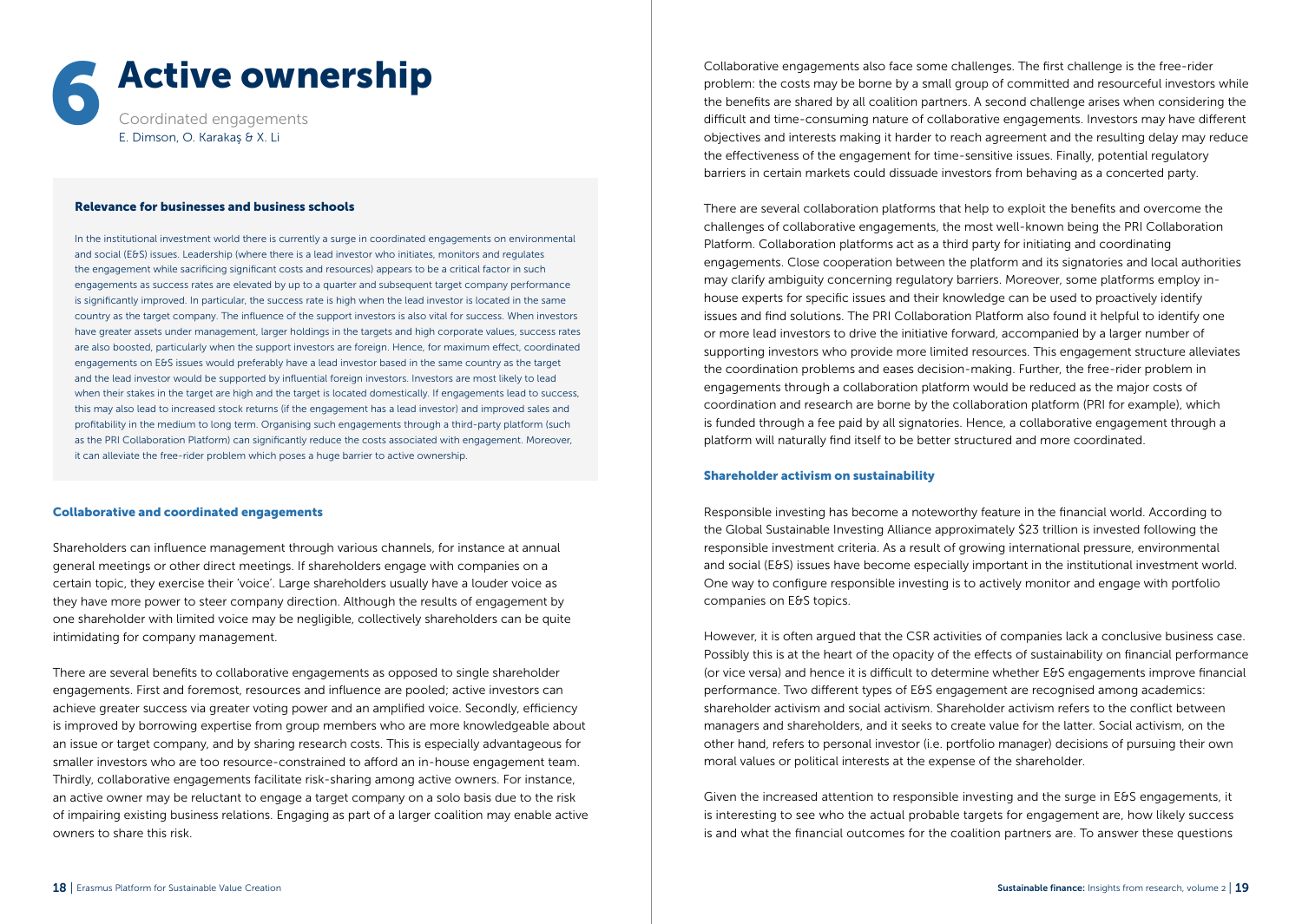Dimson et al. (2019) study a set of coordinated engagements which originated via the PRI Collaboration Platform.

#### **Target companies**

In the search for which companies are likely to be targeted, Dimson et al. (2019) study 31 PRIcoordinated engagement projects. These projects encompass many different engagements on either environmental, social and governance (ESG) issues or SDG-related issues. In total these projects consist of 1,671 unique engagement sequences (i.e. a dialogue with a target company in relation to a particular project). The number of target companies in each project ranges from seven to 163.

The target companies are geographically dispersed across a total of 63 different countries, and yet companies in some countries are more likely to be targeted than others. To elaborate, in the US there have been a total of 163 targets, in the UK 67, in Japan 62 and in France 61. Although the intensity (i.e. number of engagement sequences) differs, in general the targets are most likely to come from one of these four countries. In the Netherlands only 13 companies have been targeted. Apart from geographical dispersion, target companies are also active in different industries, the most being active in manufacturing (462), infrastructure and utilities (142), wholesale or retail (97) and mining (96).

By comparing target financials with peers from the same country and industry in the year before the engagement, it can be seen that it is predominantly large companies with a lower sales growth rate and a higher percentage of foreign sales that are targeted. This implies that both domestic and international reputation concerns play an important role in targeting companies. In addition, when compared to their peers, target companies are found to have a lower stock return volatility, lower insider ownership (i.e. management-owned shares), higher long-term institutional ownership and higher equity holdings from the engaging group. The higher equity holdings from the engaging group reflects the investors' preference to engage with companies in which they have enough voice and 'skin in the game'. The lower level of insider ownership may lead to less resistance to proposed advancements in responsible behaviour. Target companies are also found to have higher overall ESG ratings, consistent with PRI's proactive approach of targeting bellwether companies to set example, rather than reactively fixing ESG problems as they arise.

#### Engaging companies

#### Characteristics of engaging companies

On a similar note, the general characteristics of the investor (engagement) side are analysed by Dimson et al. (2019). Over half of the investors are located in just four countries: the UK, the US, the Netherlands and Canada. Likewise, lead investors are typically from the same four countries; lead investors from these four countries were responsible for leading over half of all engagements that had lead investors. Surprisingly, in the full list of PRI collaborative engagements, it seems that Japan has never had an asset owner participating in such an initiative, possibly because activism is not positively received in Japan and is generally resisted in Japanese public companies. With regards to investor type, the authors differentiate between asset owners, investment managers and service providers. Asset managers seem to be the largest category of engagers through PRI and are also most often the lead investor. The three largest active asset managers in the Netherlands are APG AM, AEGON AM and PGGM investments. The top three investors with the most engagements are the UK-based asset manager Aviva Investors (1,018 engagements, 13 as lead), the US-based Boston Common Asset Management (978 engagements, 141 as lead) and the Netherlands-based asset manager Robeco (908 engagements, 86 as lead). Surprisingly, the world's biggest asset managers (BlackRock, Vanguard and State Street) refrain from any PRI collaborative engagements. Perhaps, with their substantial in-house resources, these organisations prefer to engage alone. In the tables below investors are ranked by the number of engagements and the number of leads (acting as lead investor). One possible explanation for the different levels of engagement and active ownership is corporate culture. Companies that are rated higher by their employees have been active as lead investor more often than companies that have an average rating, although this finding is not statistically significant.

#### Table 2a: Characteristics of top 10 investors listed by number of engagements

| Institutional investors ranked by total number of engagements |                       |             |           |               |          |  |  |
|---------------------------------------------------------------|-----------------------|-------------|-----------|---------------|----------|--|--|
| <b>Investor name</b>                                          | HQ                    | <b>Type</b> | AUM (\$B) | # Engagements | # Leads  |  |  |
| Aviva Investors                                               | United Kingdom        | <b>AM</b>   | 438.2     | 1.018         | 12       |  |  |
| <b>Boston Common</b>                                          | <b>United States</b>  | <b>AM</b>   | 2.2       | 978           | 141      |  |  |
| Robeco                                                        | <b>Netherlands</b>    | <b>AM</b>   | 146.2     | 908           | 86       |  |  |
| Amundi                                                        | France                | <b>AM</b>   | 1158.7    | 898           | 20       |  |  |
| <b>NILGO</b>                                                  | <b>United Kingdom</b> | AO          | 7.4       | 867           | $\Omega$ |  |  |
| Candriam Investor                                             | Luxembourg            | <b>AM</b>   | 109.1     | 857           | $\Omega$ |  |  |
| <b>CPPIB</b>                                                  | Canada                | AO          | 210.1     | 832           | 13       |  |  |
| <b>MN</b>                                                     | <b>Netherlands</b>    | <b>AM</b>   | 131.9     | 809           | 97       |  |  |
| <b>The Cooperative</b>                                        | <b>United Kingdom</b> | <b>AM</b>   | 2.7       | 803           | 56       |  |  |
| NZ Superannuation                                             | New Zealand           | AO          | 23.2      | 799           | $\Omega$ |  |  |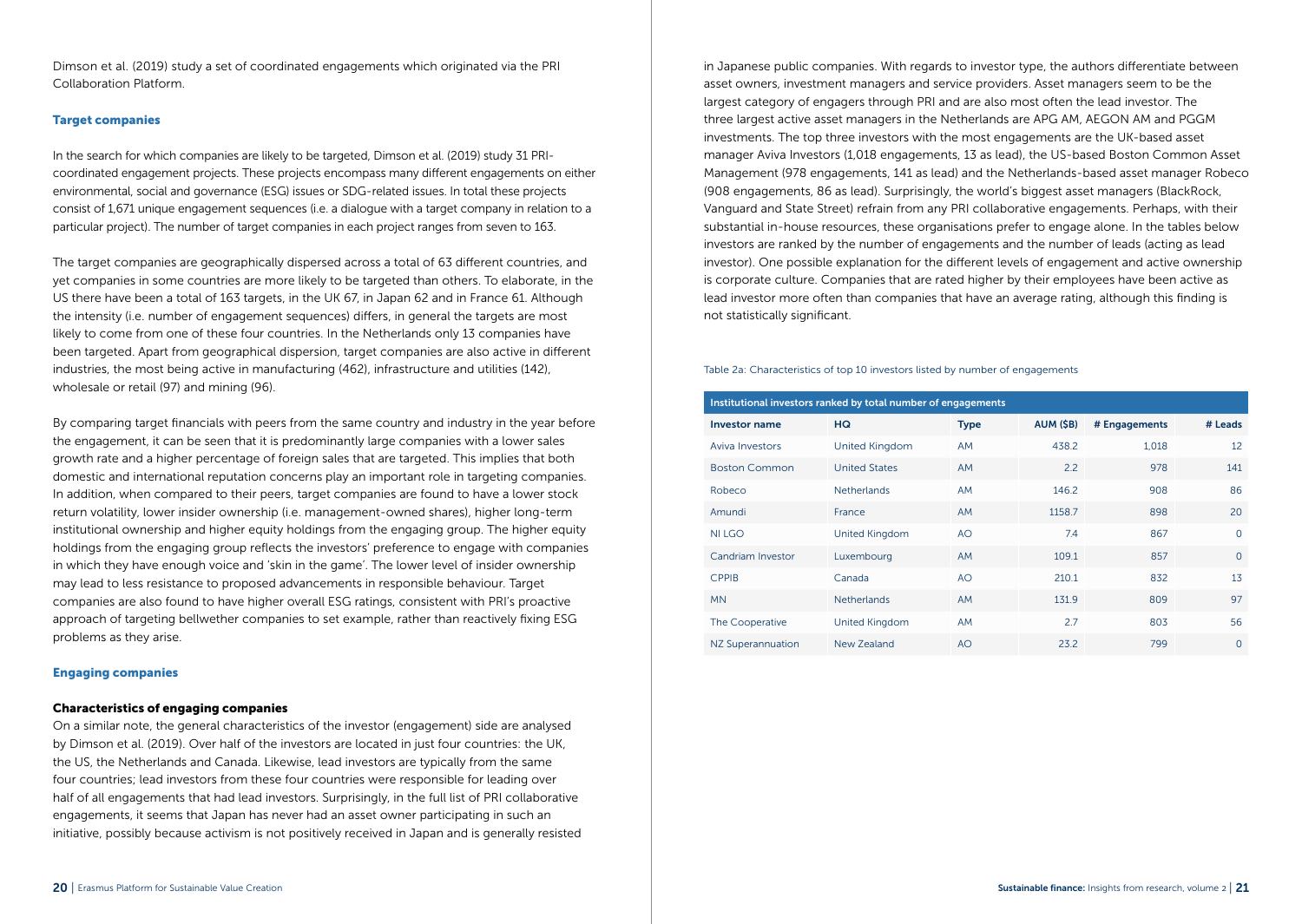Table 2b: Characteristics of top 10 investors listed by number of engagements led

| Institutional investors ranked by number of engagements led |                      |             |           |               |         |  |  |
|-------------------------------------------------------------|----------------------|-------------|-----------|---------------|---------|--|--|
| <b>Investor name</b>                                        | HQ                   | <b>Type</b> | AUM (\$B) | # Engagements | # Leads |  |  |
| APG Asset Mgt.                                              | <b>Netherlands</b>   | <b>AM</b>   | 523.1     | 318           | 185     |  |  |
| Hermes Investment                                           | United Kingdom       | <b>AM</b>   | 34.3      | 306           | 182     |  |  |
| Hermes Equity OS                                            | United Kingdom       | <b>SP</b>   | n.a.      | 228           | 182     |  |  |
| <b>Boston Common</b>                                        | <b>United States</b> | <b>AM</b>   | 2.2       | 978           | 141     |  |  |
| <b>PGGM Investments</b>                                     | <b>Netherlands</b>   | <b>AM</b>   | 220.3     | 624           | 124     |  |  |
| <b>ACTIAM</b>                                               | <b>Netherlands</b>   | <b>AM</b>   | 58.6      | 719           | 101     |  |  |
| Martin Currie                                               | United Kingdom       | <b>AM</b>   | 14.4      | 40            | 98      |  |  |
| <b>MN</b>                                                   | <b>Netherlands</b>   | <b>AM</b>   | 131.9     | 809           | 97      |  |  |
| Threadneedle                                                | United Kingdom       | <b>AM</b>   | 129.7     | 417           | 96      |  |  |
| <b>BMO Global</b>                                           | Canada               | <b>AM</b>   | 237.0     | 542           | 87      |  |  |

#### Determining factors of decision to engage

Apart from the characteristics of the engaging companies, there are additional factors that seem to drive engagement through the PRI platform. Dimson et al. (2019) find that an important role in incentivising a PRI signatory to become involved is being in the same country as the target. Moreover, being located in the same region (i.e. continent) but in a different country does not impact this decision, suggesting that cultural similarity and linguistic advantages, rather than geographical distance, are most likely to create incentives for engagement. This also suggests that investors may be subject to home bias, where investors are more interested in issues related to local companies and care more about local clients and, therefore, seek to be involved in engagements close to home. Another factor driving engagement is past experience. Being a member of PRI before a certain project starts increases the likelihood of participation. This suggests that information sharing and processing between the PRI and the signatory is an important motivation for participating. However, it should be noted that in some cases an institution joined an engagement before becoming a PRI signatory; membership of PRI is not a prerequisite for joining an engagement. An investor's stake in the target, however, plays a limited role in the decision to join an engagement initiative. Two opposing effects could account for this. On the one hand, investors may prefer to engage alone if their ownership is relatively high, and on the other hand, engagement also requires certain influence in the company, which is mainly achieved through ownership.

There are also several determinants of the choice to play the lead role. Being the lead entails being the point of contact, posting the invitation, reporting back to the PRI periodically and committing significant time and resources to the engagement. The incurred costs are mainly for the lead investor while the benefits (e.g. improved company performance and/or increased stock price) are shared among all shareholders. In these engagements, the free-rider problem may disincentivise investors from playing a lead role. Consistent with this conjecture, lead

investors are typically found to have a larger share in the company (i.e. more 'skin in the game'), meaning that the benefits are mostly reaped by the lead investor itself. Moreover, becoming a lead investor is more likely when the investor and the target are located in the same country. Arguably this is a result of lower engagement costs, higher familiarity with the interests in the matter and higher benefits of engagements through reputational enhancement.

Becoming a support investor, on the other hand, is less likely if the investor is already busy with other projects. Interestingly, whether target companies are domestic to the investor is not a determinant of becoming a support investor, possibly due to PRI's preference for foreign members in the coalition. Past and ongoing engagement experience decreases the likelihood of being a support investor, consistent with the costly nature of engaging.

#### Outcome of engagements

Having engaged with a coalition of investors, the engagement itself may or may not be successful. On average the success rate for PRI engagements as analysed by Dimson et al. (2019) is 42%. Some target company characteristics are found to have an impact on this percentage. To elaborate, target company size (measured by market capitalisation) and marketto-book ratio seem to negatively influence success rates. This suggests that success is less likely when the target is large, potentially due to the higher voting power investors have in relatively small companies. Similarly, success is less likely among high growth companies (high marketto-book ratio) potentially because such companies cannot afford costly E&S changes. Success is more probable when there is a larger long-term institutional holding in the target company, which enhances receptivity to long-term, value-enhancing changes.

Apart from target company characteristics, engagement process specifics can also determine success. In particular, the presence of a lead investor can boost the probability of success tremendously, by an estimated 16% to 25% depending on the statistical model. This increased chance of success is bolstered if the engagement is supported by an influential group of investors (greater shareholding, larger assets under management and higher employee rating). In a deep dive into the impact of lead investors, it seems that a larger shareholding and larger assets under management positively influence the success of engagements. Furthermore, the average employee rating of the lead investor also plays a role in the success of the engagement. This is not surprising. Given that lead investors are responsible for directly contacting the target company, the cultural impact of leaders is likely to be more instrumental. It also suggests that the corporate culture of the lead investor has to measure up to the commitment of its leadership role in the collaborative engagement. In the absence of a lead investor, success rates are also found to be substantially improved when pension plans constitute a majority of the coalition.

The impact of investor location on engagement success is also noteworthy. Having influential (i.e. high shareholdings and larger assets under management) foreign investors significantly increases success rate. This supports the view that having foreign investors on board broadens the scope and impact of the engagement, especially when those investors are influential. In addition, success is more probable when the lead investor is located domestically and is influential. The reason for this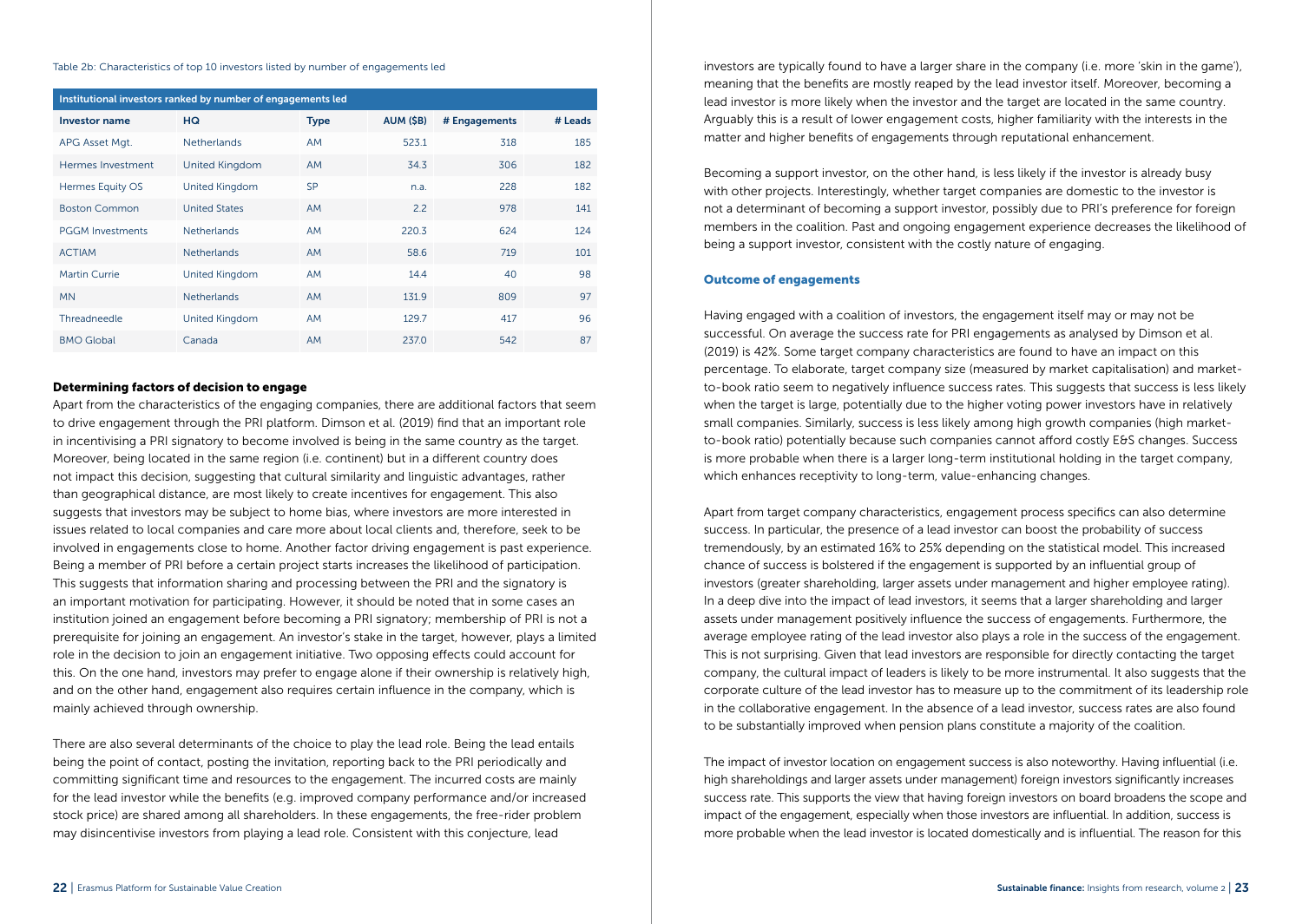is that local leaders already have local knowledge and expertise, leading to improved effectiveness. To sum up, the most effective structure for coordinated E&S engagements involves appointing local lead investors who have high stakes and influence and who are supported by influential foreign support investors.

#### Engagement results

A compelling question related to coordinated E&S engagements is how current market participants think about these events. As such, Dimson et al. (2019) document a significant increase in annual abnormal stock returns within three years after the engagement initiation, relative to the pre-engagement level for the subsample of engagements with lead investors. For engagements without a leader, no significant change in the target company's stock performance is found. This indicates that leadership in an engagement coalition is associated with a positive shareholder outcome. Unsuccessful engagements, on the other hand, especially those without a lead investor, seem to yield significant negative stock performance. Collectively, this indicates that coordinated engagements are value-enhancing provided that the engagements are headed by a lead investor and are successful. On another note, stock return volatility seems to decrease after a successful engagement with a lead investor, while it increases after unsuccessful engagements without a lead.

Company sales and profitability can also be impacted by E&S engagements. Subsequent to engagements with a lead investor, an increase in return on assets and sales growth is documented, especially in the second and third year after engagement. This is not surprising given the average of two years for a project to complete. Similar findings are observed after successful engagements. Unsuccessful engagements, however, do not seem to impact company performance heavily. Hence, it appears that successful engagements on E&S issues lead to improvements in a company's sales and profitability (even more so for engagements with lead investors).

Interestingly, after successful engagements with lead investors, the lead investors appear to take increasing stakes in the target company. Such results are not observed after unsuccessful engagements. This could be a result of lead investors increasing their holdings in the target after foreseeing success as value-enhancing. This could also be driven by lead investors who increase holdings as an additional bargaining tool (i.e. increased voice) to achieve success. Additionally, supporting investors seem to decrease holdings after engagements, which may be partially due to realising profits or avoiding losses.

These results suggest that successful engagements lead to improvements in the profitability of the target companies in the medium term and long term. Increases in the lead investor's holding in the target post-engagement suggest that these entities are 'universal owners' with positions that are to be held over a long investment horizon. The decreased holding of some investors in the first year after engagement may be a result of these investors realising potential gains or reversing overweight positions that had been necessary to boost their voice.

## **Sustainable development** goal contribution

 Material ESG outcomes and SDG externalities: evaluating the healthcare sector's contribution to the SDGs C. Consolandi, H. Phadke, J. Hawley, & R.G. Eccles

#### Relevance for businesses and business schools

Sustainability rating and ranking agencies often use different definitions and methodologies in their scores which leads to discrepancies and incomparability. The United Nations Sustainable Development Goals (SDGs) potentially offer a solution to these problems by functioning as superordinate guidelines. Building on the premise that companies need to combine improvement on sustainability issues with financial returns, companies need to pick and choose which material SDGs to work towards rather than just selecting them at random. A framework that connects industry materiality to the SDGs and specific SDG targets helps to map the scope of impact of a company or industry on individual SDGs. Combining the scope of impact with a weighted ESG performance score on material ESG issues should help investors and policymakers determine their asset allocation or point of focus. Scoring high in an area that has low impact would not appear to be very effective. It is preferable for companies to score high in an area that also has a high scope of impact in order to progress towards SDG fulfilment.

#### Sustainability rating incomprehensibility

Amid the global rise in sustainability standards, metrics and ratings, a high-level framework for environmental and social impacts has been developed by the United Nations: the Sustainable Development Goals. This framework is used by many companies to guide resource allocation decisions or highlight those in place. There are, in total, 17 different goals that shed light on the social impacts (both positive and negative) of corporate behaviour. The SDGs also help to determine which areas of sustainability remain unexploited. In this sense, the SDGs offer the opportunity to clarify company social performance, in contrast to the opaqueness of ESG ratings.

For a long time researchers have been noting that sustainability rating and ranking agencies and indices frequently rate the same corporation differently on the ESG elements. Considering the profusion of the many different sustainability indices and ratings, this can be problematic. It has been noted that CSR reports are selective, subjective and incomparable. The same goes for ESG rating and ranking agencies. At first glance, the incomparability of such ratings seems to be in contrast to the high levels of correlation between credit rating agencies for corporate default probabilities. However, the main reason for ESG ratings not being aligned is that rating agencies disagree in areas such as corporate governance as well as in investment prohibitions and capital requirements among institutional investors. While corporate default data is harder, timelier and more standardised, areas such as corporate governance, investment prohibitions and capital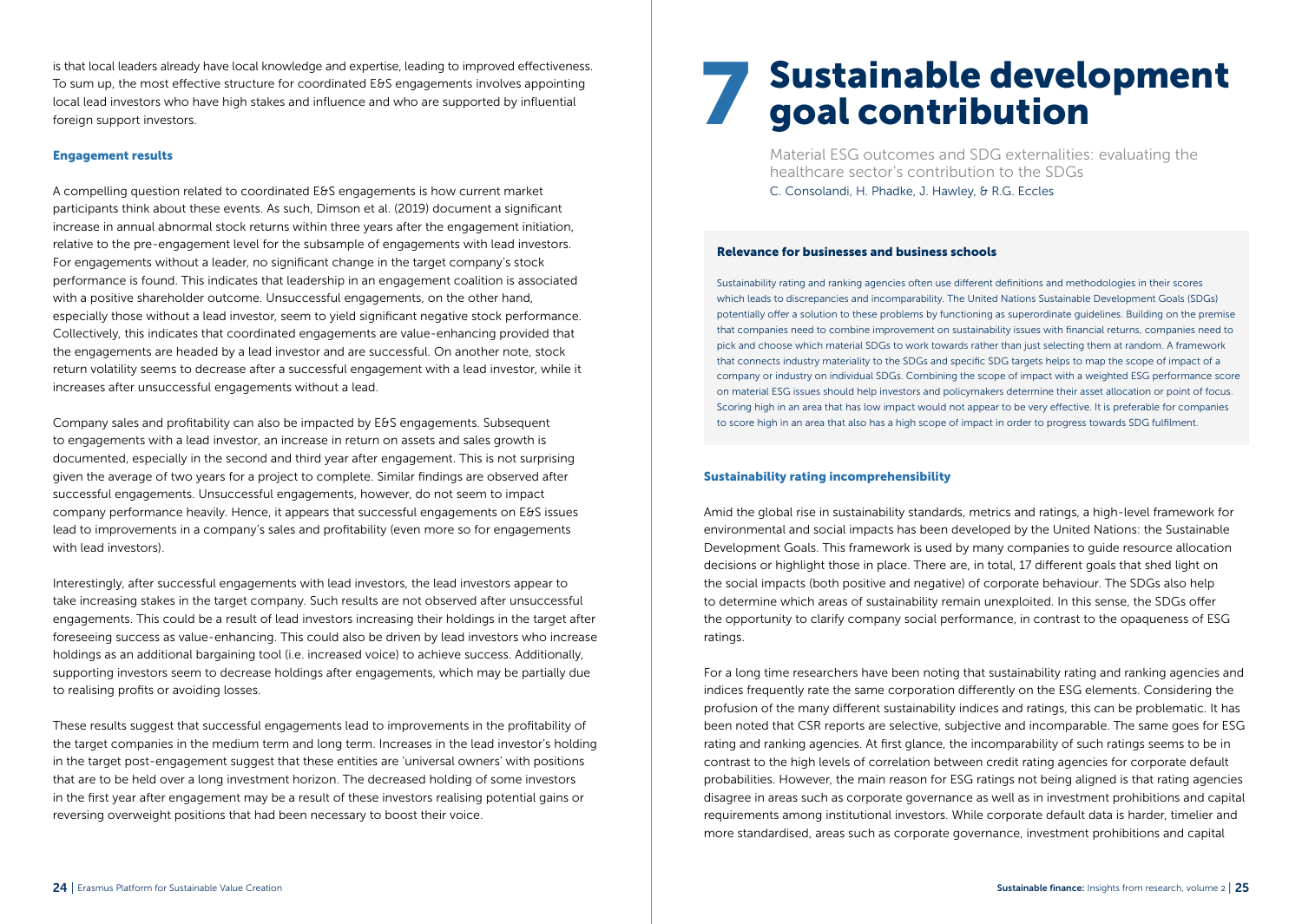requirements among institutional investors are softer and more open to interpretation. Hence, it would seem that drawing a parallel between ESG rating agencies and sell-side stock analysts, who typically have different buy, hold or sell recommendations despite having access to similar information, would be more appropriate.

The industry of sustainability data providers, rankers and rating agencies is rapidly consolidating. Yet the problem of data quality and transparency has not changed. Eight generic problems are listed in the following table.

Table 3: Generic problems with sustainability rating and ranking agencies and indices

| Problem                                | <b>Description</b>                                                                                                                                                                                                                                 |
|----------------------------------------|----------------------------------------------------------------------------------------------------------------------------------------------------------------------------------------------------------------------------------------------------|
| Lack of standardisation                | Large diversity of approaches to sustainability assessment with little<br>evaluation of the multiplicity of these approaches leading to no<br>comparability.                                                                                       |
| Lack of transparency                   | Full disclosure of methodology, criteria or threshold values and levels<br>is uncommon.                                                                                                                                                            |
| <b>Biases</b>                          | Biases in several dimensions, putting special weight to some criteria:                                                                                                                                                                             |
|                                        | • Geographical bias. Tendency to use European standards as ESG is<br>more developed in Europe.                                                                                                                                                     |
|                                        | • Factor bias. No transparency regarding the weighting of various<br>categories or the categories themselves, leading to no balance in ESG<br>dimensions                                                                                           |
|                                        | • Selection bias. Bias towards investors or stakeholders. Large companies<br>are often more positively rated than smaller companies.                                                                                                               |
| Trade-off problems                     | Some rating agencies focus on a single, top-level score while others are<br>very granular. Focusing on one part of a dimension while another part is<br>not considered (e.g. governance: focus on diversity in the board rather<br>than scandals). |
| Lack of credible information           | Use of questionnaires and interviews minimises independent information<br>for some rating agencies. Other agencies rely heavily on the company's<br>own sustainability report.                                                                     |
| Lack of independence                   | Sometimes rating and ranking agencies have connections with those<br>they rate (e.g. clients) leading to a possible conflict of interest.                                                                                                          |
| Delays in reporting                    | Some data are available only annually.                                                                                                                                                                                                             |
| Lack of auditing of self-reported data | CSR or sustainability reports are neither standardised nor audited.                                                                                                                                                                                |

Another way to view the problem is the range of meanings of sustainability, ESG, CSR or corporate social performance (CSP). Furthermore, there is huge variation in the measurement and weighting of factor definitions. These two issues are referred to as theorisation and commensurability problems respectively. Unsurprisingly, this leads to very low convergence validity among different rating agencies.

Nevertheless, Consolandi et al. (2018) argue that even with similar theorisation, factor measurement still varies considerably. Combined with the data collection and data transparency problems, it seems that there are huge gaps in existing sustainability literature.

#### Sustainable development goals

The 17 SDGs for 2030 have been described as "the closest thing the Earth has to a strategy" and they have been adopted by 193 countries. Fortunately, the private sector had a say in the development of these SDGs and their 169 targets. Although it was largely the corporate part of the private sector rather than the investment community who was involved, it is mostly the investment community who are excited about the SDGs. Many investors see SDGs not only as a useful framework for thinking about their portfolios, but also as a tool for identifying systemlevel issues. This is particularly interesting for very large asset owners and managers who cannot diversify away from system-level risks such as climate change. Moreover, the system-level risks are important for those with a long-term horizon. For these investors, the SDGs can help in the development of investment strategies.

On the other hand, companies can do little to affect the 'state of the world' on an individual basis. Even if the importance of long-term value creation is recognised, it may be hard to act hereto as these companies feel pressure from shareholders to deliver returns, especially shortterm returns. This poses a dilemma for companies: how can they support the SDGs while still delivering returns to shareholders? While investors may be enthusiastic about the SDGs, most of the money devoted to achieving them will come from the resource allocation decisions made by the companies in which they invest. Thematic investment strategies, such as impact investing, are and will likely remain a small portion of an investor's total portfolio. One solution to the dilemma of supporting the SDGs while still delivering returns is to choose the most material SDGs, and targets within each SDG, to be addressed by the company given their industry and strategy. Doing so requires companies to first identify which ESG issues create value for shareholders and to then identify which SDGs and targets are impacted by these issues. This creates a node between shareholder wealth (which investors care about) and SDG targets (which the world cares about). Consequently, companies can state how their value creation activities contribute to the SDGs. Investors can use this to evaluate their portfolio.

#### Material SDG-ESG framework

Standardisation and theorisation along with a materiality focus will be important for cutting through the noise and profusion of metrics while also identifying overlap between societal stakeholder interests and the interests of shareholders. One way to rectify the absence of standardisation is through public goods standards. The Sustainability Accounting Standards Board (SASB), as well as other parties, seeks to create a widely accepted set of specific materiality-based standards. When combined with data transparency, as provided by new technologies, mapping the SDGs to a SASB framework aids in resolving theorisation and commensurability problems.

Consolandi et al. (2018) create a framework that evaluates company performance on a material ESG performance dimension and SDG impact dimension. Rather than adding to the profusion of ESG and SDG metrics and concepts, they utilise readily available standards using the SASB materiality map. The SASB materiality map is organised under five dimensions - environment,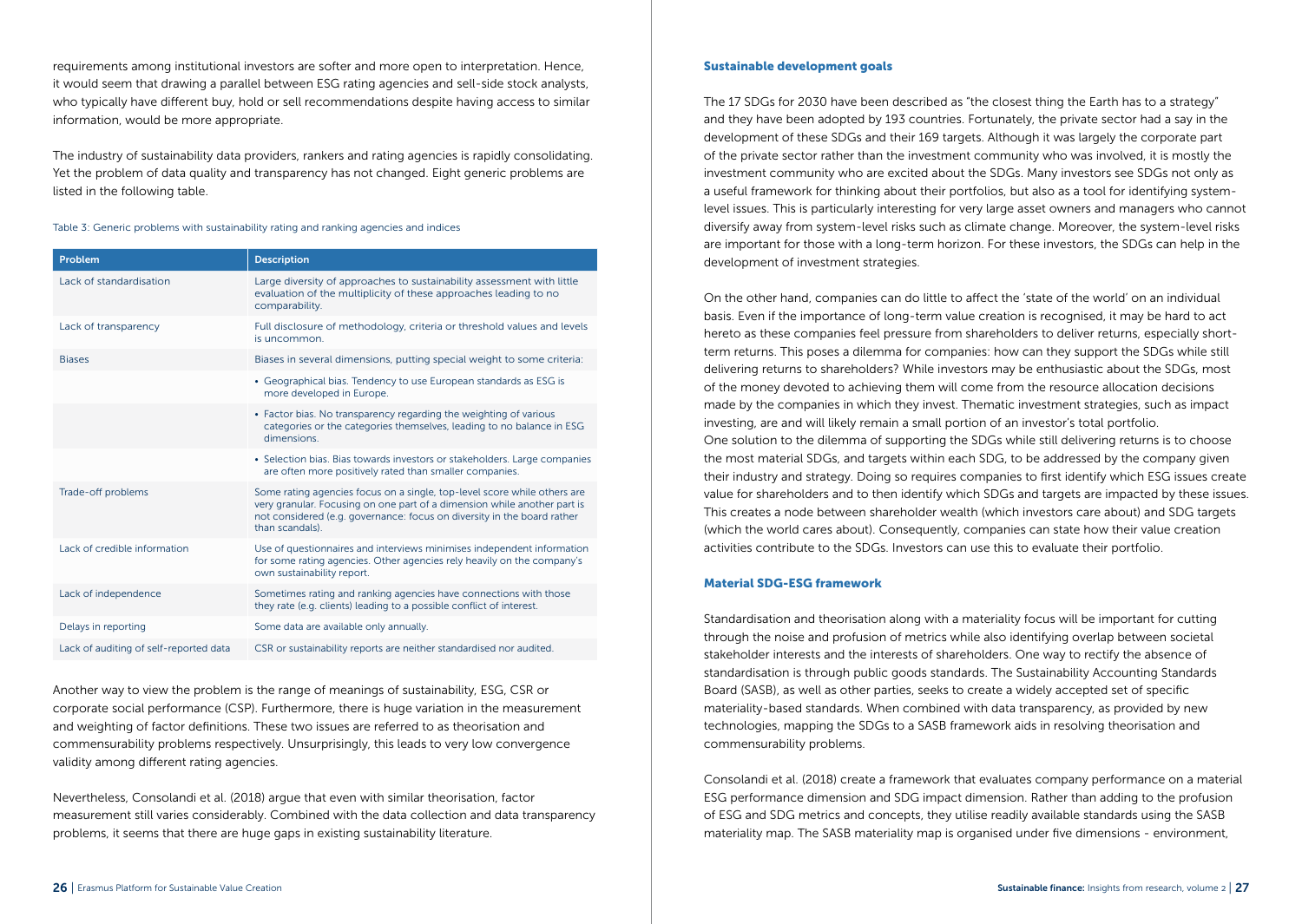social capital, human capital, business model and innovation, and leadership and governance - and it is a useful tool for conducting SDG-ESG mapping. It also enables comparison across sectors. Considering that the SASB standards have been developed in order to measure investor-oriented materiality and not sustainability impact, connecting this framework to the SDGs provides a powerful tool and a starting point for focusing on the most pertinent and influential environmental and social SDG issues by industry. Materiality differs per industry according to the nature of the products or activities, for example CO2 emissions may not be of much importance to an accounting firm.

In their study, Consolandi et al. (2018) seek to develop and apply such a framework to evaluate the SDG impact in a given sector, using SDG 3 (Ensure healthy lives and promote well-being for all at all ages) and the healthcare sector. In doing so, they present a framework that can help private companies identify where they can make meaningful contributions to the SDGs.

#### Industry materiality of the SDGs

Consolandi et al. (2018) report that their healthcare sample is quite unbalanced: 80% of the companies in their sample are active in medical equipment, biotechnology or pharmaceuticals, accounting for 34% of total market capitalisation yet only 5% of the total revenues. Drug retailers, on the other hand, with only two companies, account for nearly 40% of market capitalisation and revenues. In terms of ESG performance (based on TruValue Labs' insights, considering only material issues as defined by the SASB materiality map) across industries, it is seen that the managed care and pharmaceuticals industries perform best. Drug retailers and healthcare distributors have the lowest scores.

In order to link ESG performance to SDG impact, it is useful to tabulate impact indices. The values in the impact indices represent the ratio between the number of material issues of an industry impacting all (or specific) SDG targets and the number of total SASB general issue category (GIC) issues impacting all (or specific) SDG targets, multiplied by 100. This ratio indicates the scope of impact an industry can have across all SDGs when considering only its material issues and taking into account the specific SDG targets for each SDG. A score lower than 50 means that the majority of the SDG impact of an industry comes from non-material ESG issues, as defined by the SASB. In the table below, Consolandi et al. (2018) consider the material ESG issues per industry in the healthcare sector as how they map to the specific targets of SDG 3.

Table 4: SDG 3 impact of the healthcare sector – industry/sector SDG target impact index and industry/sector target impact index

|                                  | Biotech. | Pharma. | <b>Medical</b><br>Equip. | HC.<br><b>Delivery</b> | HC.<br>Distr. | <b>Mngd</b><br>Care | <b>Drug</b><br><b>Retailers</b> |                                  | <b>Health</b><br>care |
|----------------------------------|----------|---------|--------------------------|------------------------|---------------|---------------------|---------------------------------|----------------------------------|-----------------------|
| SDG <sub>3</sub><br><b>ISTII</b> | 65.75    | 65.75   | 57.53                    | 34.25                  | 17.81         | 26.03               | 30.14                           | SDG <sub>3</sub><br><b>SSTII</b> | 42.47                 |
| Target<br>3.1 ITII               | 70.00    | 70.00   | 60.00                    | 40.00                  | 20.00         | 30.00               | 40.00                           | Target 3.1<br><b>STII</b>        | 47.14                 |
| Target<br>3.2 ITII               | 66.67    | 66.67   | 66.67                    | 44.44                  | 22.22         | 33.33               | 44.44                           | Target 3.2<br><b>STII</b>        | 49.21                 |
| Target<br>3.3 ITII               | 50.00    | 50.00   | 33.33                    | 33.33                  | 0.00          | 33.33               | 0.00                            | Target 3.3<br><b>STII</b>        | 28.57                 |
| Target<br>3.4 ITII               | 66.67    | 66.67   | 60.00                    | 33.33                  | 20.00         | 20.00               | 26.67                           | Target 3.4<br><b>STII</b>        | 41.90                 |
| Target<br>3.5 ITII               | 77.78    | 77.78   | 66.67                    | 33.33                  | 22.22         | 33.33               | 33.33                           | Target 3.5<br><b>STII</b>        | 49.21                 |
| Target<br>3.6 ITII               | 0.00     | 0.00    | 0.00                     | 0.00                   | 0.00          | 0.00                | 0.00                            | Target 3.6<br><b>STII</b>        | 0.00                  |
| Target<br>3.7 ITII               | 100.00   | 100.00  | 50.00                    | 50.00                  | 0.00          | 50.00               | 0.00                            | Target 3.7<br><b>STII</b>        | 50.00                 |
| <b>Target</b><br>3.8 ITII        | 71.43    | 71.43   | 57.14                    | 42.86                  | 14.29         | 42.86               | 42.86                           | Target 3.8<br><b>STII</b>        | 48.98                 |
| Target<br>3.9 ITII               | 57.14    | 57.14   | 57.14                    | 21.34                  | 21.34         | 7.14                | 28.57                           | Target 3.9<br><b>STII</b>        | 35.71                 |

SDG 3 impact of the healthcare sector. Scores below 50 represent that the majority of the impact on SDG 3 and its targets derives from the industry's non-material issues (these scores are highlighted in grey). ISTII = Industry SDG Target Impact Index; SSTII = Sector SDG Target Impact Index; ITII = Industry Target Impact Index; STII = Sector Target Impact Index; Biotech. = Biotechnology; Pharma. = Pharmaceuticals; Equip. = Equipment; HC = Healthcare; Distr. = Distributors; Mngd = Managed.

#### Reading the impact index table

In the impact index table, the scores represent how much of the impact on the specified SDG (e.g. SDG 3) or SDG target (e.g. SDG 3.8) is derived from industry material issues. SASB categories are attached to each specific target and, consequently, it is determined which category is material for each industry. A score above 50 implies that the majority of the impact comes from the industry's material issues. The highlighted cells (in grey) display values that are below 50 meaning that the majority of the SDG impact is derived from non-material concerns.

Take, for instance, target 3.8 (Achieve universal health coverage, including financial risk protection, access to quality essential healthcare services and access to safe, effective, quality and affordable essential medicines and vaccines for all). SASB's access and affordability category is most directly pertinent to this target for the healthcare sector. Other relevant SASB GIC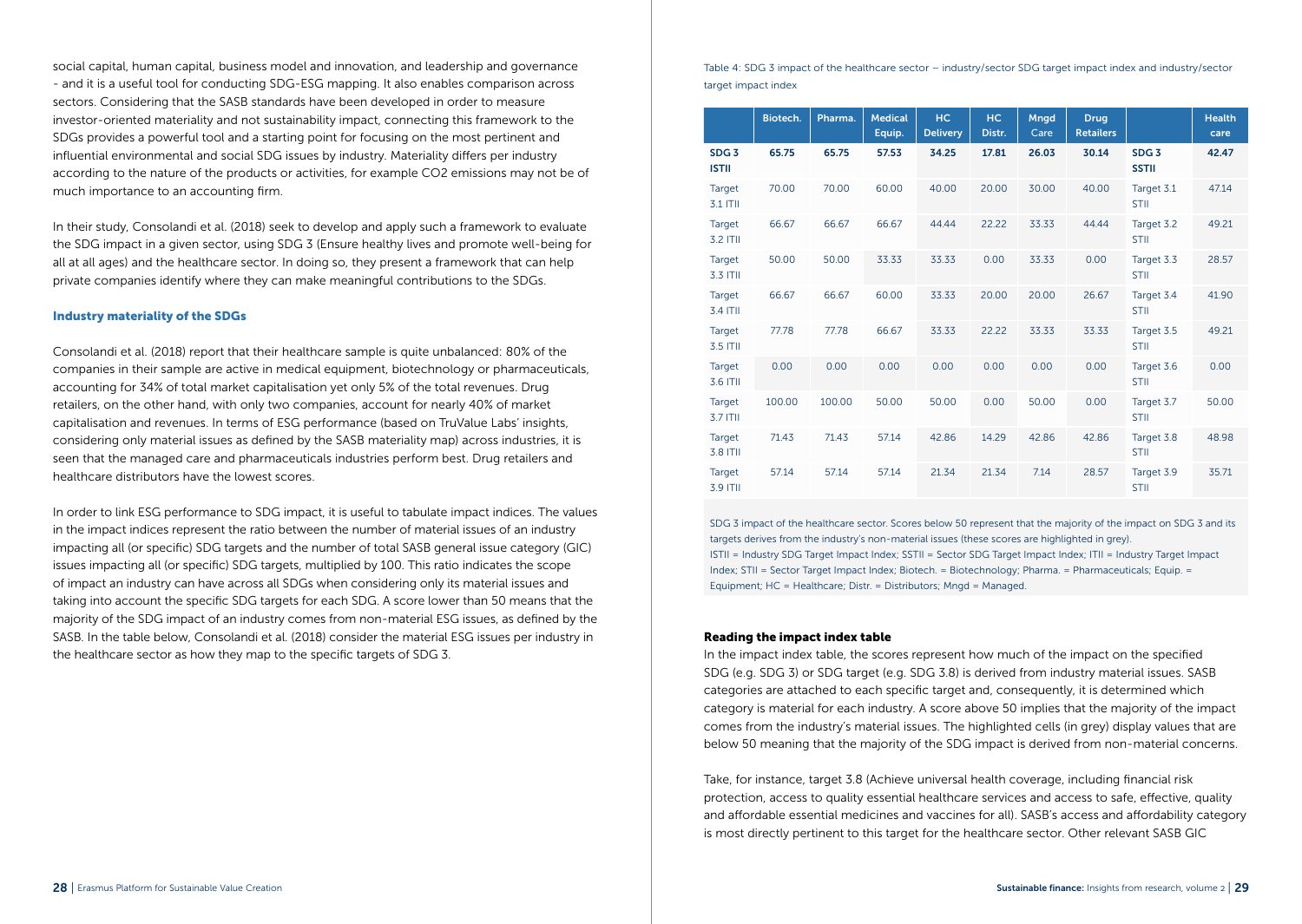categories include customer welfare; product quality and safety; supply chain management; employee health, safety and well-being; and environmental and social impacts on assets and operations.

If healthcare distributors are considered, their potential impact on target 3.8 seems to be only 14.29. Access and affordability is, according to the SASB assessment of materiality, not material to that industry. Yet it would contribute to the achievement of target 3.8 for healthcare distributors. A vast majority of the impact on target 3.8 for this essential component of drug and medical equipment supply chains comes from the industry's non-material issues. About half of the impact on target 3.8 from the healthcare sector comes from healthcare industries' non-material issues. Moreover, only 42% of the impact on SDG 3 in the healthcare sector seems to be derived from material issues. Only for the biotechnology, pharmaceuticals and medical equipment industries would improved performance on material ESG issues translate into improved impacts on SDG 3.

Healthcare companies are most likely to focus on improving material ESG issues rather than non-material issues because of the resulting improved financial performance. Increasingly, there is focus on materiality in corporate ESG reporting and related investor engagement and decision-making. Hence, it is not reasonable to expect companies to improve on SDG targets which they do not regard as being material. The impact index table directly presents which SDGs and targets are viewed as such by each industry. For example, healthcare delivery, healthcare distribution, managed care providers and drug retailers lack incentives today to conduct activities that advance progress towards SDG 3, whereas the other three industries experience stronger incentives and payback already exists for most of the targets of SDG 3.

#### ESG performance and SDG contribution

When material ESG issues drive the majority of the potential impact on an SDG target, this does not automatically translate into progress towards the SDG and overlapping targets. Companies must also perform well on those issues for their activities to contribute towards achieving the SDG target and, as such, a measure of SDG-related performance is necessary to evaluate this progress.

To find out actual SDG contribution, the potential impact index per industry and target is compared against the actual performance of companies on directly related material ESG issues. This comparison helps to identify industries, companies and targets for which engagement from investors and policymakers to improve performance may be required.

When considering the medical equipment and supplies industry and its relevance to target 3.2 (related to ending preventable deaths of newborns and children under 5 years of age) and target 3.3 (related to ending the epidemics of AIDS, tuberculosis, malaria and neglected tropical diseases, and combatting hepatitis, water-borne diseases and other communicable diseases), it can be seen that the industry has a relatively high impact index of 66.67 on target 3.2 and a low impact index of 33.33 on target 3.3. This indicates the potential of the medical equipment

and supplies industry to impact target 3.2 is much stronger than its potential to impact target 3.3. But what is the actual performance of this industry for these targets? For this, Consolandi et al. (2018) suggest calculating weighted ESG scores for material ESG issues. First, the material ESG issues for a specific target are determined, for instance, for target 3.2 these are energy management; access and affordability; customer welfare; fair marketing and advertising; product quality and safety; and supply chain management. Next, the weighted average ESG materiality performance for companies in the industry for these material ESG issues are collected (via TruValue Labs). The score is weighted by the total historical (10-year) volume per category. The next table displays the results.

Table 5: Comparison of weighted ESG materiality performance scores (for the subset of material ESG issues overlapping with each target) with the target impact index for the medical equipment and supplies industry

|            | Target 3.2: adjusted material ESG Insight | Target 3.3: adjusted material ESG Insight |
|------------|-------------------------------------------|-------------------------------------------|
| Mean       | 60.7                                      | 74.1                                      |
| Median     | 61.4                                      | 74.1                                      |
| <b>Min</b> | 37.2                                      | 37.4                                      |
| Max        | 88.0                                      | 93.7                                      |
|            | Target 3.2 ITII                           | Target 3.3 ITII                           |
|            | 66.67                                     | 33.33                                     |

The table shows that while the medical equipment and supplies industry has a large impact on target 3.2 (ITII of 66.67), the industry average material ESG score is only 60.7. A score above 50 indicates positive ESG performance; nevertheless, with the full range of scoring being up to 100, there is much room for improvement in order for the industry to make a meaningful contribution to achieving target 3.2. In relation to target 3.3, the industry is performing better with a score of 74.1. Unfortunately, with the ITII for target 3.3 being less than 50, the scope of impact of the industry on target 3.3 is limited.

When choosing between target 3.2 and target 3.3, investors and policymakers for the medical equipment and supplies industry should focus on target 3.2 for two reasons: the room for improvement is larger, as the average industry performance is lower, and the impact on the SDG will be higher. A similar analysis can be conducted for every industry (or company) and target to identify areas on which to engage companies to improve their performance on material issues. The following matrix represents a useful tool for conceptualising ESG materiality performance and SDG impact.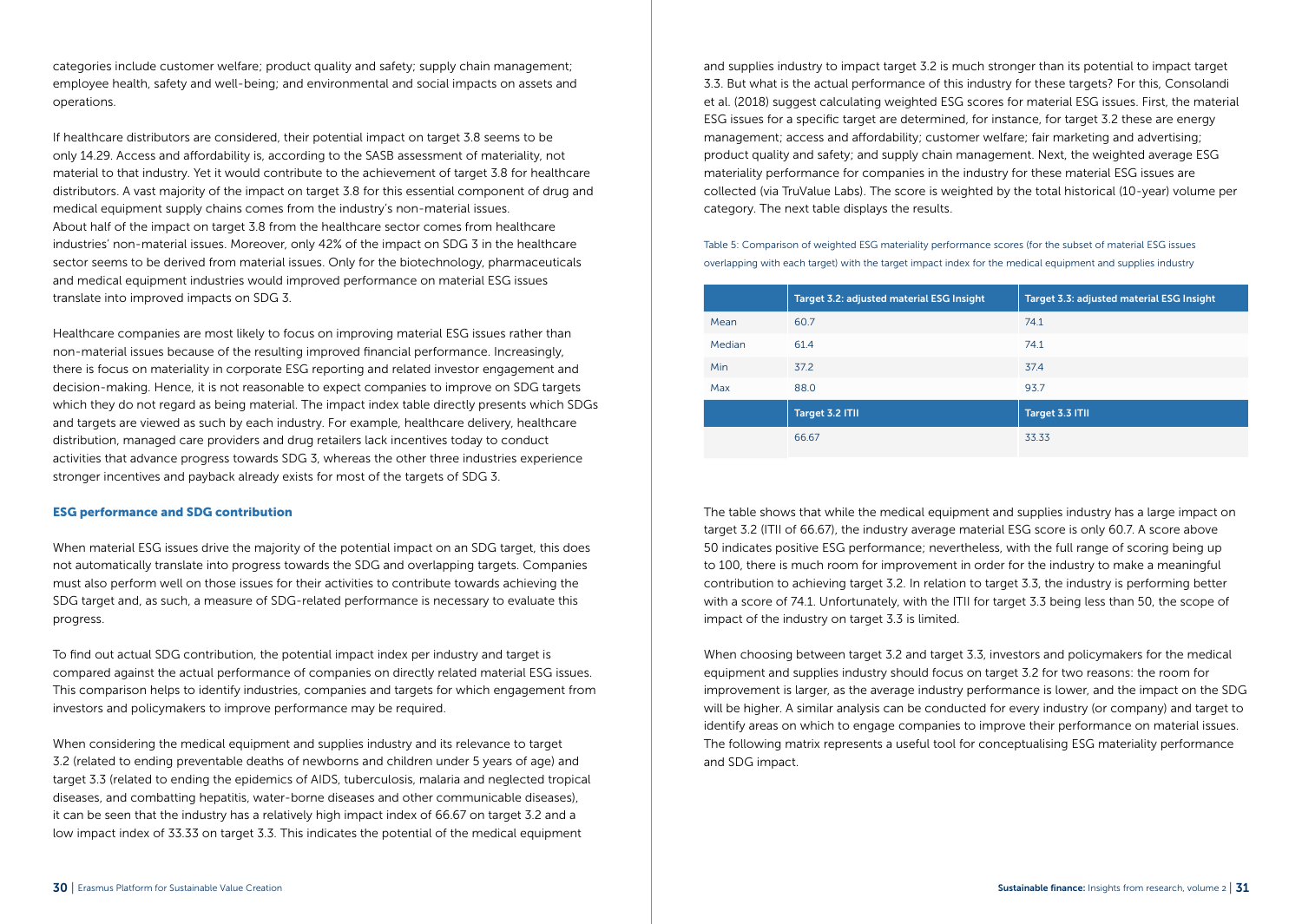#### Figure 1: SDG-ESG materiality asset allocation matrix



In the SDG-ESG materiality asset allocation matrix, a low material ESG performance score can be considered as representing a negative or poor performance (scores below 50 in TruValue Labs' dataset). The industry SDG impact index represents the scope of impact for a particular SDG or a particular target across all SDGs. Each area in the matrix can be interpreted to represent investor asset allocation or government policy decisions in relation to the SDGs:

- a *Low material ESG performance score, high industry SDG impact index:* particular concern for investors, representing companies performing poorly on material ESG issues related to the particular SDG or target where the industry has a high scope of impact. An area for engagement or elimination of companies or industries from an investor portfolio.
- b *Low material ESG performance score, low industry SDG impact index:* can effectively be ignored (perhaps with policy interference target can be achieved).
- c *High material ESG performance score, high industry SDG impact index:* potential opportunities for investment in order to drive SDG impacts while ensuring strong financial performance.
- d *High material ESG performance score, low industry SDG impact index:* does not translate into significant progress towards the SDG or its targets (perhaps with policy interference target can be achieved).

#### SDG impact score

An additional instrument for analysis can be an SDG impact score which combines the material ESG performance score with the impact index in the matrix. For each company in a specific industry and for each month the SDG impact score is calculated as the product of the company's material ESG performance score and the Average Industry SDG Target Impact Index (AISTII) of the industry to which the company belongs, divided by 100. An illustrative table of the healthcare sector is presented below.

Table 6: SDG impact score (all SDGs)

| <b>Industry</b>                     | Mean  | <b>Median</b> | Min. | Max.  | St. Dev. |
|-------------------------------------|-------|---------------|------|-------|----------|
| Biotechnology                       | 34.08 | 35.31         | 1.56 | 54.45 | 8.82     |
| Drug Retailers & Convenience Stores | 12.85 | 13.29         | 6.56 | 16.24 | 2.06     |
| <b>Healthcare Delivery</b>          | 16.32 | 16.52         | 2.62 | 26.59 | 3.90     |
| <b>Healthcare Distributors</b>      | 7.98  | 8.25          | 2.05 | 12.92 | 2.47     |
| <b>Managed Care</b>                 | 9.96  | 10.06         | 6.15 | 14.57 | 1.40     |
| Medical Equipment & Supplies        | 29.07 | 29.93         | 1.74 | 45.32 | 7.48     |
| Pharmaceuticals                     | 36.12 | 36.67         | 1.13 | 54.25 | 8.55     |

The higher the SDG impact score, the better the actual performance of an industry (or company) in relation to the SDGs. Rather than just material ESG performance, this score is the result of two components: (a) the material ESG performance score and (b) the scope of SDG impact. This implies that a company with a high material ESG performance score might have a low SDG impact score because it is in an industry that has a low scope of impact on the SDGs.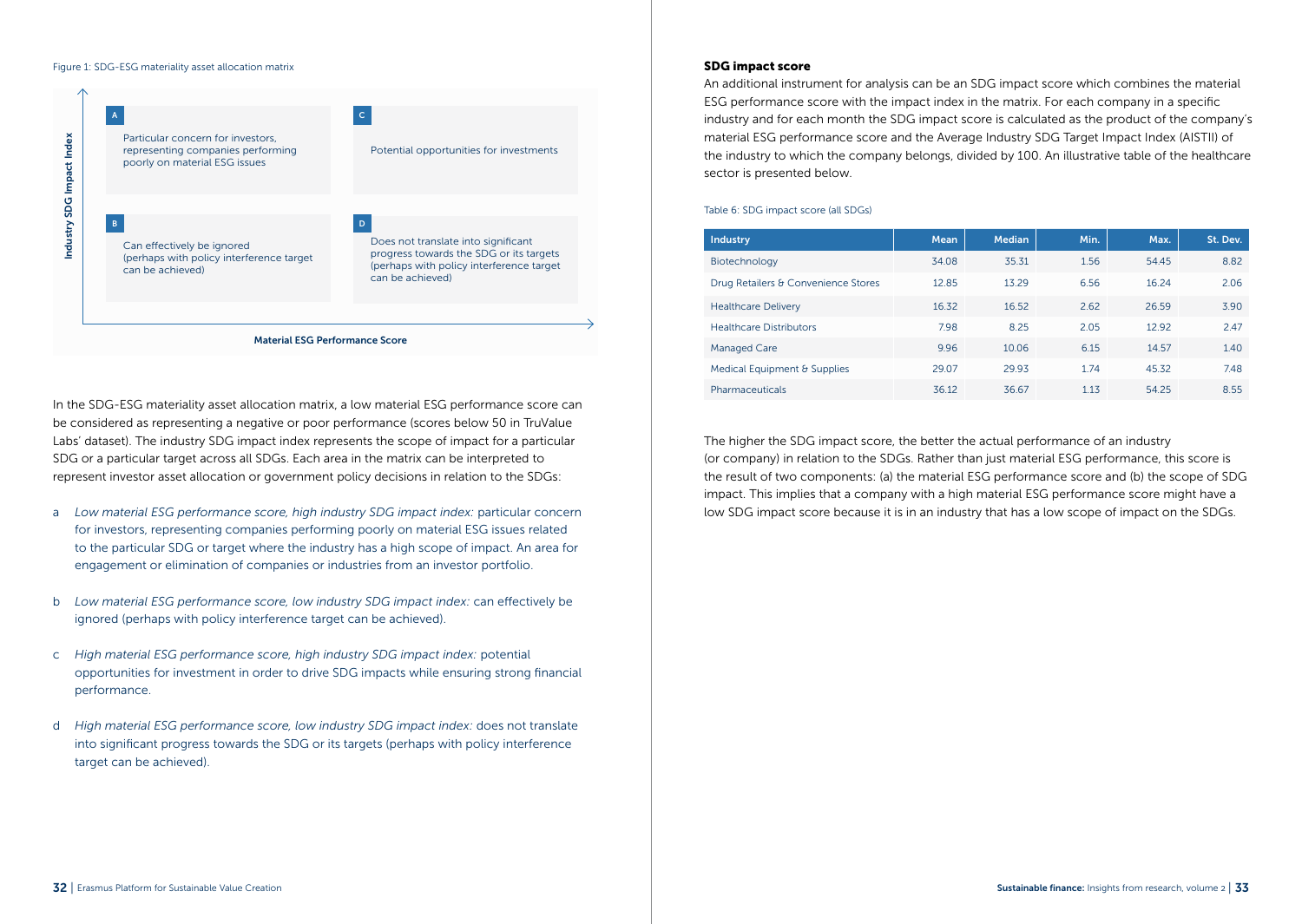# 8 Corporate governance<br>8 and sustainability

Renewable governance: good for the environment? I.A. Dyck, K.V. Lins, L. Roth, M. Towner, & H.F. Wagner

#### Relevance for businesses and business schools

Well-established corporate governance mechanisms are prerequisite for the effective monitoring, control and engagement of companies by outside investors (e.g. institutional investors). The relationship between corporate governance and corporate environmental performance is scrutinised. In particular, contemporary corporate governance mechanisms that focus on changing a company board's mindset by renewing its members seem to be effective and hold a strong relation with the particular company's environmental performance. Companies with entrenched insiders, such as family-controlled companies, or those whose board members are older or have long tenures seem to have a significantly lower environmental performance than otherwise controlled companies. These findings also hold for settings in which environmental performance is more salient, such as in countries with a weak environmental performance or in dirty industries. Renewing board members with female directors in particular appears to drive environmental performance. Hence, in order to drive corporate environmental performance, investors should first seek to engage in and establish a good corporate governance structure.

#### Governance (G) before environmental performance (E)?

Institutional investors recognise that environmental risks have implications for their portfolio companies and that these risks have begun to materialise. According to investors, engagement rather than disinvestment is important in order to address these risks. However, the likelihood of improving environmental performance may be dependent on governance structure. For instance, is it predominantly insiders (such as family owners or other blockholders) who determine the course of events or are outside investors (such as stock market participants) in control? How easily can the current management be replaced? Are the CEO and chairman roles separated? Such matters may have a significant impact on the level of environmental performance.

Having higher ownership stakes does not necessarily translate into greater control for outside investors. Control rights are only meaningful when there are effective governance mechanisms in place. Hence, for outsiders to influence environmental performance the corporate governance structure must be supportive. In order to test whether efficient governance (G) does indeed drive environmental performance (E), Dyck et al. (2019) seek to study the impact of governance mechanisms.

#### Insiders versus outsiders

Improving environmental performance requires current cash outlays for potential longterm benefits. The level of ESG investment depends on whether the decision-maker is an entrenched insider or an outside investor due to two underlying factors. First, insider shorttermism may arise from compensation package and career concerns, where managers place a disproportionate focus on current performance. Hence, the private benefits of insiders may lead to procrastination or even renunciation of environmental performance improvement. Second, the value placed by insiders and outsiders on non-pecuniary returns from environmental performance may differ. Insiders will choose higher levels of environmental performance than outsiders only if they have negligible short-termism and place a higher value on the non-pecuniary benefits of environmental performance than outsiders. Under these strong assumptions, better governance that conveys greater power to outside investors would lower a company's environmental performance. In any other circumstance, outsiders are likely to improve environmental performance. If insiders and outsiders value the non-pecuniary benefits equally, better governance improves outsiders' control rights allowing them to reduce shorttermism. This positive impact of outsider control on environmental performance will be even greater when outsiders place a higher value on the non-pecuniary benefits from environmental performance than insiders.

#### Governance mechanisms

Dyck et al. (2019) are principally interested in governance structures and mechanisms that could plausibly increase the power of outside investors and, consequently, environmental performance. Different types of mechanisms and structures are collected. First, Dyck et al. (2019) study companies' aggregate governance scores. Next, specific traditional international governance structures that have been shown in literature to be important are analysed. Finally, new contemporary governance mechanisms that develop and potentially impact a company's environmental performance are investigated.

The aggregate governance score is based upon ASSET4 item scores for board functions, board structure, compensation policy and shareholder rights. The average score of all items serves as the aggregate governance score.

To make an actual impact on the company as an outsider, control rights are required. Typically, outsiders lack such rights when companies are owned and controlled by a family or other blockholders. Dyck et al. (2019) refer to blockholder-controlled companies as a traditional governance structure. It is of most interest to investigate the effects of different governance mechanisms on companies that are family-controlled in particular, since family-controlled companies often reap private family benefits from current cash flows/holdings rather than environmental performance. Family insiders will, thus, be less inclined to use current cash to make potentially value-enhancing, long-term investments.

In addition, a traditional governance index is created based on several governance mechanisms. These mechanisms include:

- **Board independence:** the board has more than 50% independent directors
- **Board size:** the board has more than five but less than 16 members
- CEO/chairmen separation: the roles of CEO and chairman are separated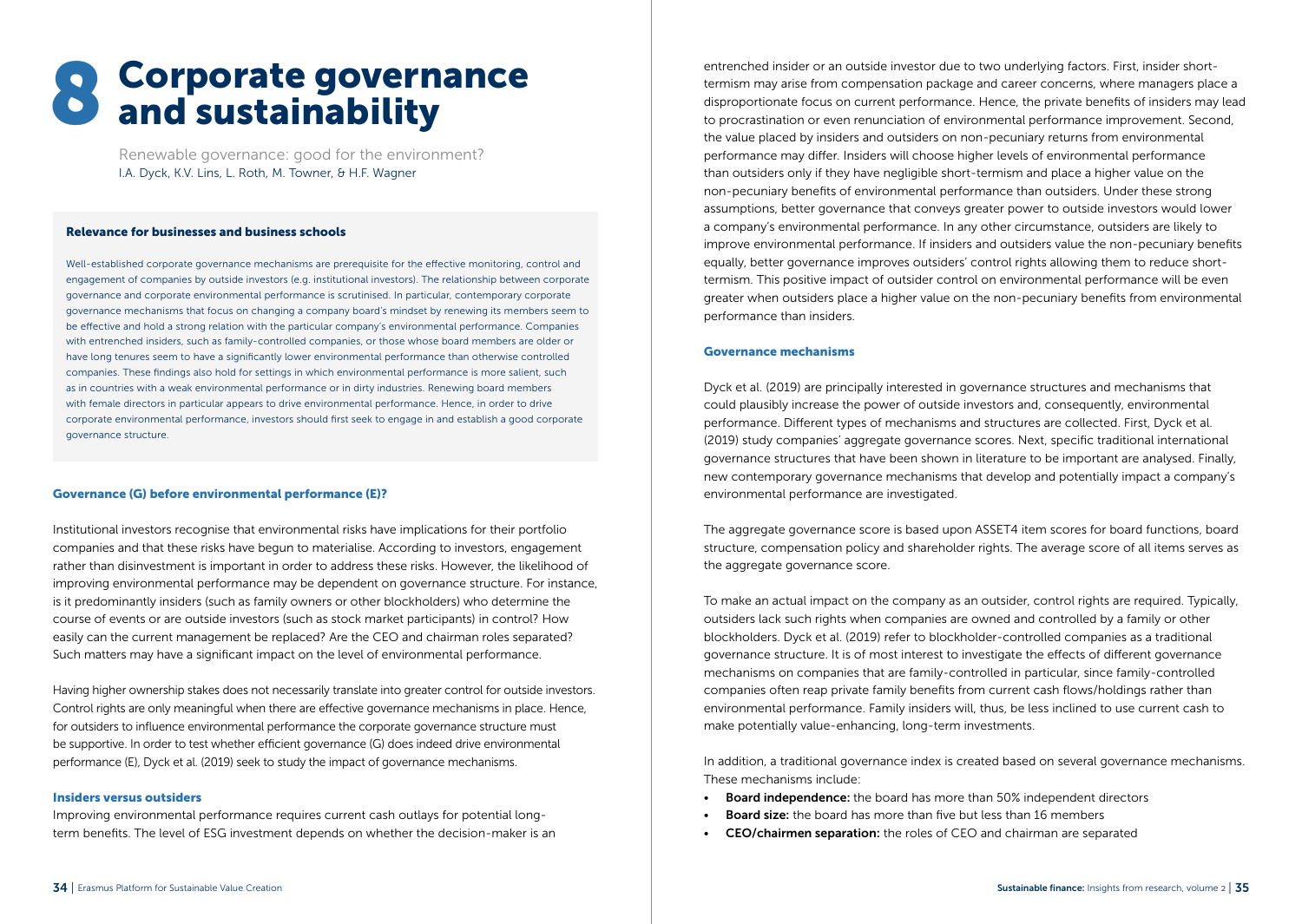- Board structure: directors are elected individually (no staggered board)
- Audit committee independence: the audit committee is composed solely of independent directors
- Stock classes: only one class of common stock (all shares have equal voting rights; no dual classes)

Notably, the above-mentioned governance mechanisms rely largely on independent directors. This is, however, not a guarantee of better governance. Independent directors are often coopted by insiders and therefore feel an obligation towards the insiders. As a result, independent directors may be subject to groupthink, where the desire for unanimity overrides their motivation to realistically appraise alternative courses of action. However, the index may still proxy for better governance.

In response to the widening gap between outside investors and insiders on the importance of environmental performance, new contemporary governance mechanisms are often deployed. To convince the management board of certain policies, investors may need to force a change of board members. This is one of the mechanisms which investor activists often use to change company policies. Prior to board renewals, investors often seek to change the voting process in order to ensure influence and they focus on three ways to refine the process: nominating committees composed of independent directors, majority voting and giving investors enhanced proxy access. Dyck et al. (2019) focus predominantly on the majority voting mechanism. Majority voting allows independent directors or managers who have the support of a majority of the shareholders to enter the board.

Alternatively, a board turnover can be enforced by outside investors. Board turnovers bring in new directors with new thinking (aligned with outside investors), which may help to overcome groupthink. Two ways of imposing such a turnover are to impose age or term limits on board members and/or to establish diversity requirements on the board (such as gender diversity). There has been significant focus internationally on increasing the number of female board members. Regulators and investors have undertaken both soft measures (e.g. investor requests or comply-or-explain gender targets) and hard measures (e.g. mandatory gender quotas). Two underlying beliefs drive these actions according to Adams and Ferreira (2009):

- 1 Board quality will be improved by drawing from a broader talent pool that includes women.
- 2 Female directors could more closely correspond to the concept of the independent director as emphasised in theory.

These concepts are supported by evidence that female board representation, as a matter of fact, significantly impacts governance. For instance, greater board attendance and higher sensitivity of CEO turnover to financial performance is found among US companies when there are women on the board.

Dyck et al. (2019) also add indicators of when management may be subject to stale thinking and lack governance. To elaborate, when a board member's tenure exceeds nine years, that member is no longer considered to be an independent member. Similarly, board members aged over 70 years old may be subject to stale thinking. These two indicators are combined and conceived as 'old and stale boards' if either 50% of the directors have a tenure longer than nine years or if at least 20% of the directors are over 70 years old.

#### Country differences in company characteristics

Calculating average scores by country for company characteristics in terms of environmental performance and governance measures facilitates comparison across countries. The highest environmental performance is documented in European countries (top 5: France, Finland, Sweden, Portugal and Spain), while companies that score lowest are concentrated in Asia, Australia and Africa. The countries with the highest percentage of family-controlled companies are Mexico, Portugal, Luxembourg, Turkey and Russia. In Japan, Taiwan, Singapore and New Zealand, however, family companies are relatively rare. Traditional governance, as measured by the traditional governance index, appears to be strongest in Canada, the UK and Finland. Majority voting as a governance mechanism is dominant in the UK, Canada and Australia, while this mechanism is relatively weakly represented in Japan, South Korea and Egypt. In terms of female board members, Finland, Israel, Norway and Sweden have the highest representation of women on the board, while Japan and South Korea have lowest.

#### Relating governance (G) to environmental performance (E)

Corporate governance and environmental performance have been demonstrated to have a significant and important relationship with one another. A statistically significant negative relationship has been documented between family control and environmental performance. Statistically, companies controlled by fully entrenched insiders (such as family companies) seem to have environmental performance scores that are, on average, 9.8% lower than otherwise similar widely held companies. The coefficient of the aggregate governance score (including both traditional and contemporary measures) indicates that improvement on these mechanisms leads to a higher environmental performance. A one standard deviation increase in governance is associated with an increase of approximately 11.4% in environmental performance. Isolating only traditional governance mechanisms (as measured with the traditional governance index) shows that companies that add one additional traditional governance measure (e.g. separating the role of CEO and chairman) are predicted to improve their environmental performance by 3.3%.

Old and stale boards appear to have significantly lower environmental performance (circa 8% lower). This highlights the importance of board renewals or turnovers for environmental performance. Majority voting, being a way to enforce board renewals, has a positive impact on environmental performance. Companies who have majority voting policies in place display an environmental performance that is, on average, about 8.4% higher than companies who do not have such policies in place. Finally, having female board members (possibly as a result of board turnover due to investor and societal pressures) seems to increase environmental performance by 14.2%. In order to assess the unique impact of each governance mechanism, Dyck et al.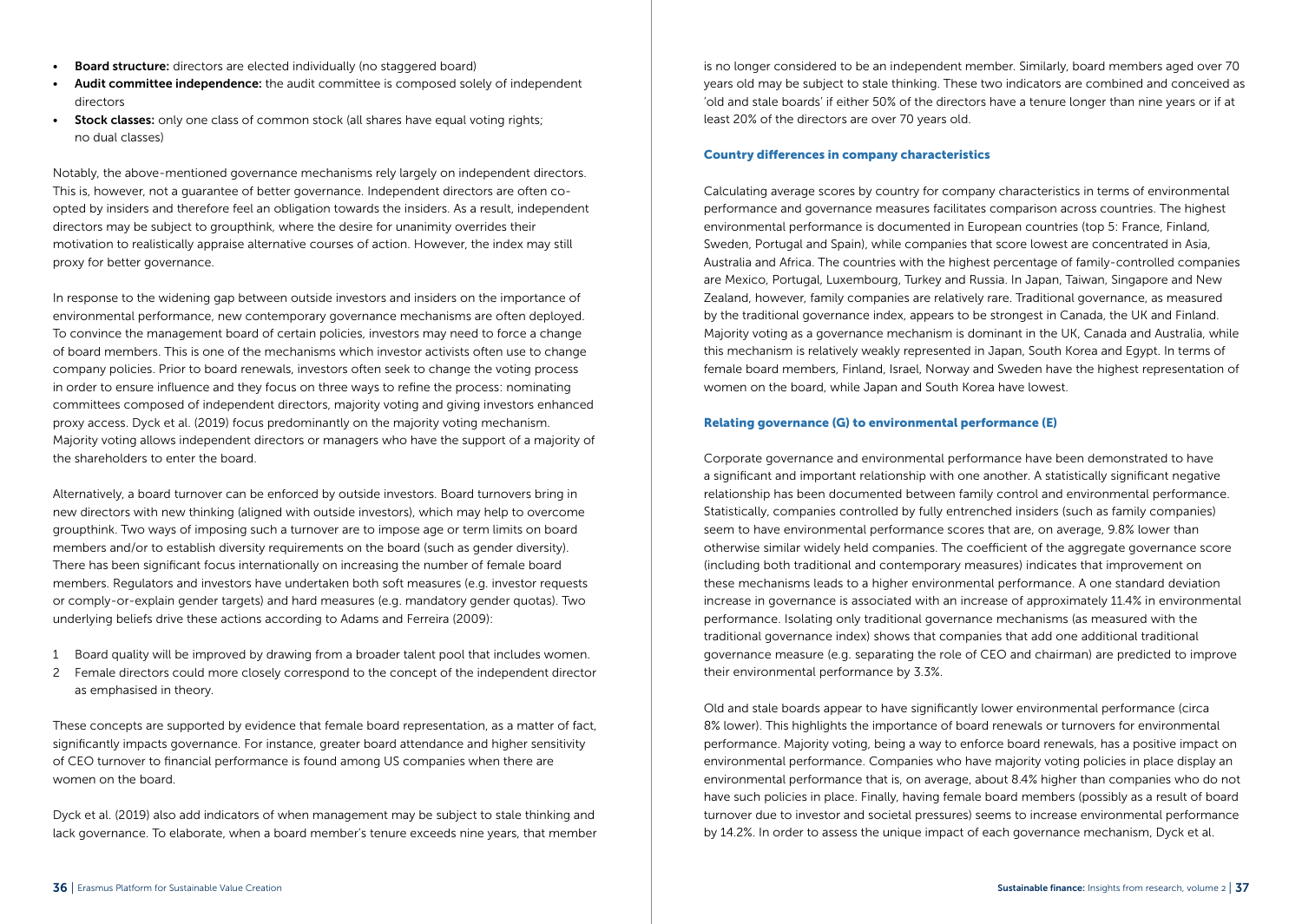(2019) also test majority voting, female director presence, traditional governance index and blockholder control all together in one specification. The results show that each measure indeed has an independent and significant impact on a company's environmental performance.

#### G leads to E

To address causality, that better governance leads to better environmental performance rather than improved environmental performance being the result of something else, Dyck et al. (2019) seek exogenous shocks to corporate governance mechanisms that are not simultaneously shocks to a company's environmental performance. Board renewal mechanisms are sometimes forced by outside pressure, leading to adoption of either female board members or majority voting rules and could suffice as exogenous shocks.

The authors stress the case of Canada, where the creation of the Canadian Coalition for Good Governance (CCGG) led to a major campaign for companies to adopt a majority voting policy. In the two years subsequent to the creation of the CCGG a substantial increase in the adoption of majority voting was documented. The impact of the adoption of this policy on environmental performance is tested by comparing a group who implemented the policy to a group who did not. A positive and significant effect of the policy is found. In terms of economic significance, the effects on environmental performance of the plausibly exogenous change in majority voting is sizeable; a company that adopts majority voting increases its environmental performance by 30%. This finding is supported in an international sample where companies in specific countries were likely to have faced identical pressures.

Another quasi-exogenous shock is analysed: female board representation. Exogenous pressure by both regulators (e.g. by mandated female quotas as introduced in Norway in 2003 and in many other European countries as of 2018) and investors (e.g. demands to increase board diversity) encourages companies to increase the proportion of female board members. However, the tests may lack some power as many companies already had at least one woman on the board.

As in Canada, an analysis and review in the UK led to a recommendation, published in 2011, which stated that FTSE 100 companies should have at least 25% female board representation. Two years later, 22% more companies had at least one female board member. Subsequently, it was found that companies who added female board members had a 5% to 8% higher environmental performance than those who did not. Again, this finding was supported in an international sample.

Overall, the results suggest that governance mechanisms are positively related to a company's environmental performance. In particular, contemporary governance mechanisms that seek to change the mindset of the board via renewals are most important for improving environmental performance. The table below presents various governance mechanisms and structures and their relation to environmental performance.

#### Table 7: Governance mechanisms and structures and their relation to environmental performance

|       | Governance mechanism/structure | <b>Description</b>                           | <b>Effects on</b><br>environmental<br>performance |
|-------|--------------------------------|----------------------------------------------|---------------------------------------------------|
| Sc.   | Aggregate governance score     | Average aggregate governance score (ASSET4)  | $+ +$                                             |
| Trad. | <b>Family blockholder</b>      | Family is in control of company              |                                                   |
|       | Traditional governance index   | Index based on several governance factors    | $^{+}$                                            |
| Cont. | <b>Majority voting</b>         | Board members are elected with majority vote | $^{++}$                                           |
|       | Female board member            | Female board member present                  | $++$                                              |
| No    | Old and stale                  | Board may be subject to insider thinking     | ۰                                                 |

#### Governance where it matters most

In some settings there is more room for improvement in environmental performance than others - in countries where the environmental performance is low, for example. Sustainabilityoriented investors need to overcome local societal norms which place little emphasis on environmental improvement. Does the relationship between G and E still hold in settings where environmental risks are more salient?

The answer to this question is positive. Even when both insider short-termism and societal norms are not very supportive of improvement in environmental performance, there seems to be a significant positive relation between both traditional and contemporary governance mechanisms and environmental performance. Contemporary governance aimed at renewing the mindset of the board is especially helpful in this case.

Similarly, room for improvement seems greatest in family-controlled companies, as these often score lowest on environmental dimensions. Specifically investigating the effect of governance controls on family companies, by comparing them to non-family-controlled companies, allows Dyck et al. (2019) to determine whether governance is effective in family companies. It is found that traditional governance (measured by the traditional governance index) does not impact the environmental performance of family companies. Likewise, majority voting has no significant impact as family-owned companies are likely to have enough voting rights to effectively have full control of the company and its board. Having a female director on board, on the other hand, seems to significantly improve environmental performance, possibly because women on the board are less prone to the groupthink of established board members and they have other preferences.

It is also plausible that well-established corporate governance improves only some aspects of environmental performance rather than all dimensions and that, in particular, the most material environmental issues are improved. Building on the SASB materiality map, Dyck et al. (2019) analyse whether companies in certain industries indeed emphasise material environmental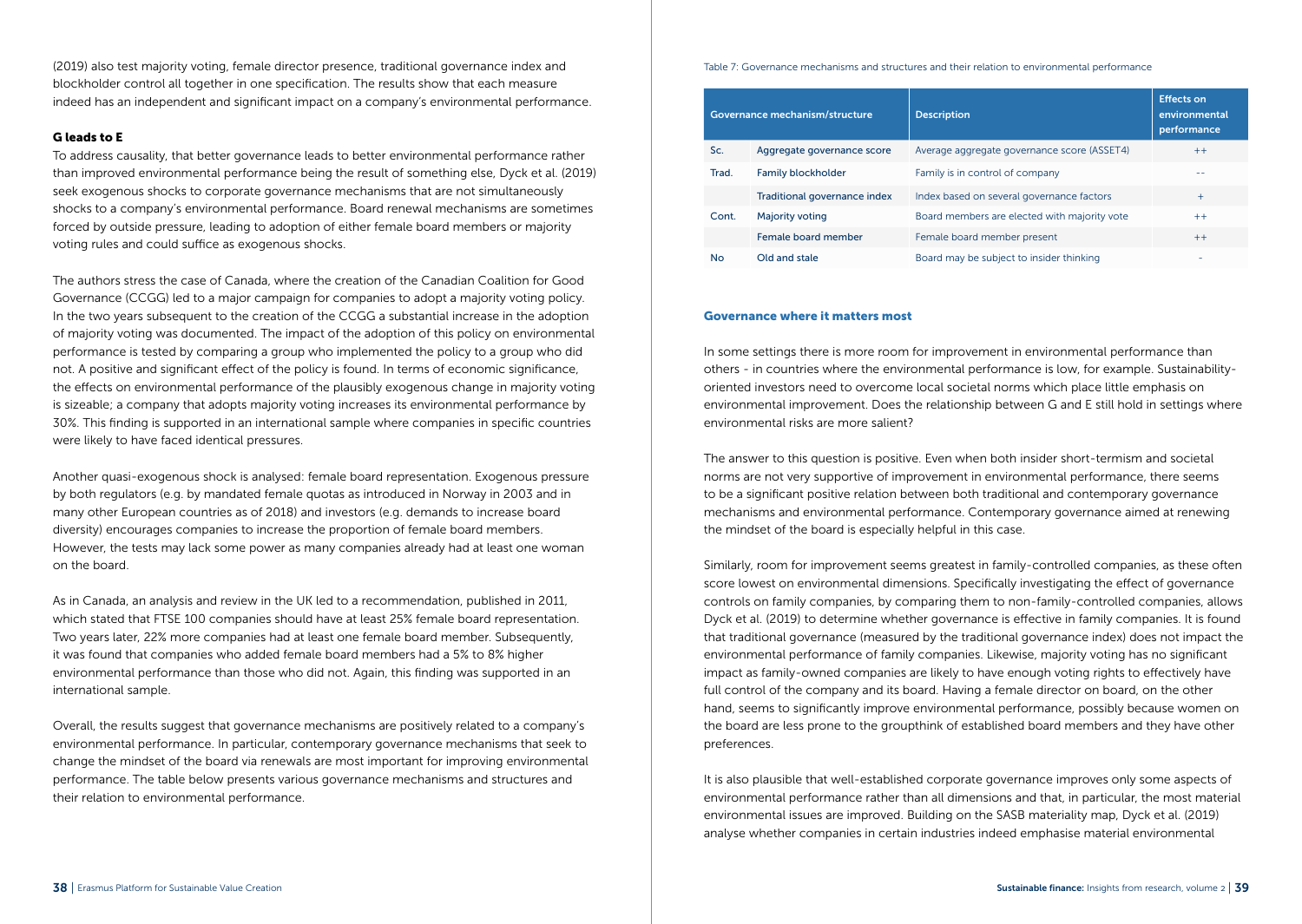challenges rather than general performance. However, the effects of corporate governance appear to be very broad and they are not concentrated in specific environmental performance categories.

In a similar vein, governance could be more or less effective in polluting industries, which have the largest environmental footprint. Resistance is expected to be greatest in these industries because improving environmental performance might be very costly. According to the SASB, dirty industries include agriculture, forestry, fishing, mining and services. In these industries family control continues to be significantly negatively related to environmental performance, while contemporary governance mechanisms have a positive influence. Traditional governance measures seem to have only limited positive impact or no impact at all.

In general, the effects of G on E are similar in settings where environmental risks are more salient, with family control and female board members being the most important.

Table 8: The effects of various governance mechanisms and structures on environmental performance

|                                | Christmannental performance  |                                              |           | Settings: * |         |
|--------------------------------|------------------------------|----------------------------------------------|-----------|-------------|---------|
| Governance mechanism/structure |                              | <b>Description</b>                           | <b>WC</b> | FC.         | DI      |
| Trad.                          | <b>Family blockholder</b>    | Family is in control of company              | ۰         | n.a.        | - -     |
|                                | Traditional governance index | Index based on several governance factors    | $\ddot{}$ | $+/-$       | $+/-$   |
| Cont.                          | <b>Majority voting</b>       | Board members are elected with majority vote | $++$      | $+/-$       |         |
|                                | Female board member          | Female board member present                  |           | $++$        | $^{++}$ |

\*WC = countries with weak environmental performance; FC = family-controlled companies; DI = dirty industries.

#### Women on the board

The relation between board member gender and environmental performance has become apparent throughout the analysis of Dyck et al. (2019). In additional robustness tests, it is examined whether this is due to specific director characteristics (e.g. CEO experience, higher education other than MBA, director age) or due to the person's gender. Both CEO experience and higher education other than MBA are significantly related to environmental performance, but these characteristics are not exclusive to female board members. In order to scrutinise gender effects, female directors with low levels of CEO experience and low levels of higher education are examined. If these two variables indeed drive results, gender should have no direct impact for female directors with low levels of either of these. However, a strong significant impact of gender is still found for this group, indicating that a female director, independently of her characteristics, strongly influences a company's environmental performance. Three potential reasons for this have been identified: female directors as new board members shake up groupthink; they bring new corporate governance skills; and/or they have an innate preference for other-regarding behaviour.